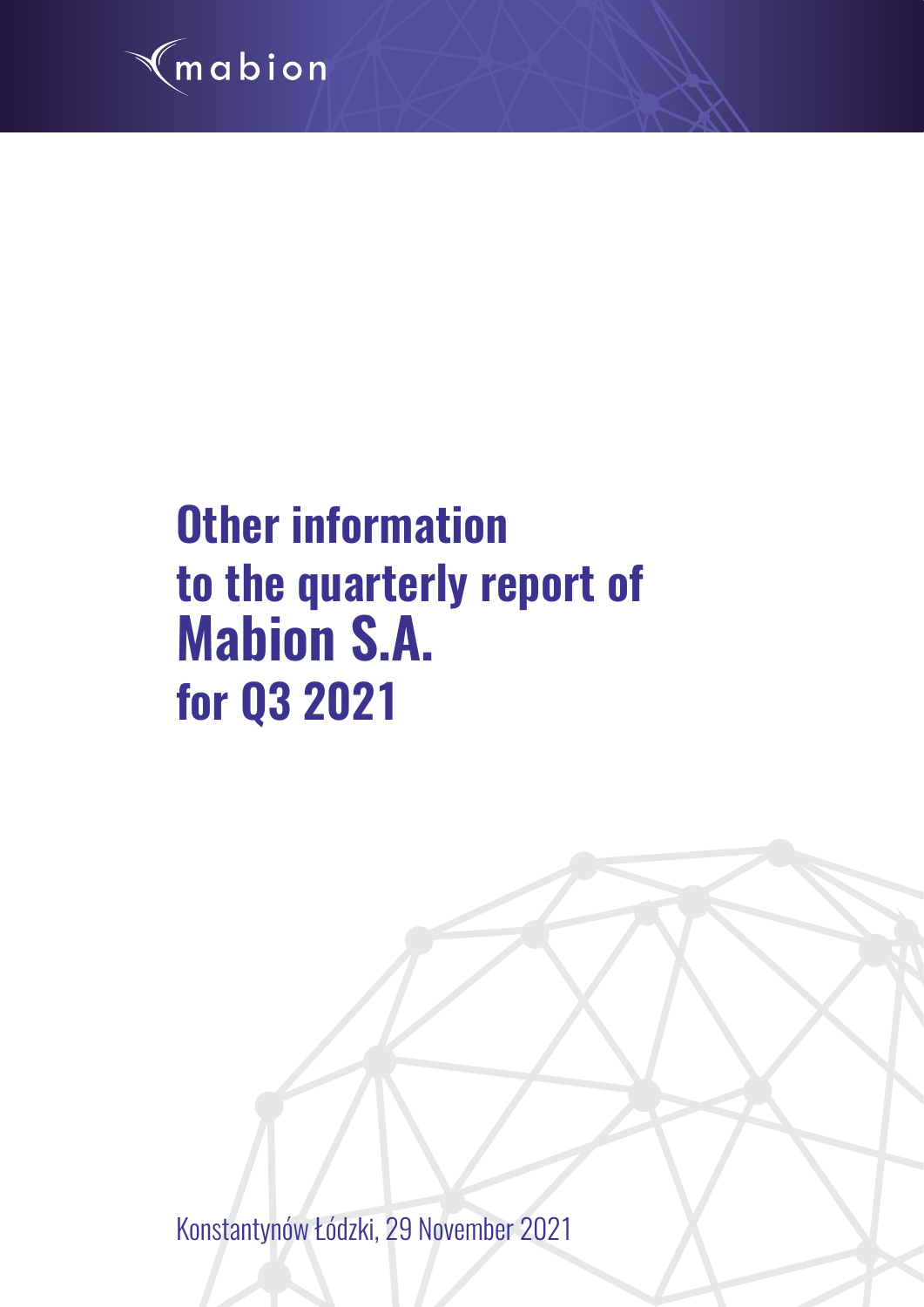# Other information to the quarterly report of Mabion S.A. for Q3 2021

# **Contents**

| 1              |                                   | Selected financial data                                                                                                              |                |  |  |  |
|----------------|-----------------------------------|--------------------------------------------------------------------------------------------------------------------------------------|----------------|--|--|--|
| $\overline{2}$ | <b>Information on Mabion S.A.</b> |                                                                                                                                      |                |  |  |  |
|                | 2.1                               | Introduction                                                                                                                         | $\sqrt{2}$     |  |  |  |
|                | 2.2                               | <b>Bodies of the Company</b>                                                                                                         | $\overline{2}$ |  |  |  |
|                |                                   | <b>Management Board</b><br>2.2.1                                                                                                     | $\sqrt{2}$     |  |  |  |
|                |                                   | 2.2.2 Supervisory Board                                                                                                              | 3              |  |  |  |
|                | 2.3                               | Share capital structure                                                                                                              | 3              |  |  |  |
|                | 2.4                               | Shareholding structure                                                                                                               | 4              |  |  |  |
|                | 2.5                               | Number of shares held by managing and supervising persons                                                                            | $\overline{4}$ |  |  |  |
|                | 2.6                               | Changes in the organisation of the capital group                                                                                     | 6              |  |  |  |
| 3              | <b>Operations of Mabion S.A.</b>  |                                                                                                                                      |                |  |  |  |
|                | 3.1                               | Object of activity                                                                                                                   | 6              |  |  |  |
|                | 3.2                               | Description of significant achievements and failures of the Company<br>in Q3 2021 and after the balance-sheet date                   | 14             |  |  |  |
|                | 3.3                               | Description of factors and events, including of unusual nature,<br>having a significant impact on the condensed financial statements | 17             |  |  |  |
|                |                                   | 3.4 Factors to affect the results to be achieved within at least the next quarter                                                    | 18             |  |  |  |
|                |                                   | 3.5 Transactions with related parties                                                                                                | 19             |  |  |  |
|                | 3.6                               | Sureties and guarantees granted                                                                                                      | 19             |  |  |  |
|                | 3.7                               | Proceedings pending before a court, an authority competent<br>to conduct arbitration proceedings, or a public administration body    | 19             |  |  |  |
|                | 3.8                               | Position of the Management Board on the feasibility<br>of previously published forecasts                                             | 20             |  |  |  |
| 4              |                                   | Other information relevant to the assessment of the Company's condition                                                              | 20             |  |  |  |
| 5              | 22<br><b>Contact details</b>      |                                                                                                                                      |                |  |  |  |

I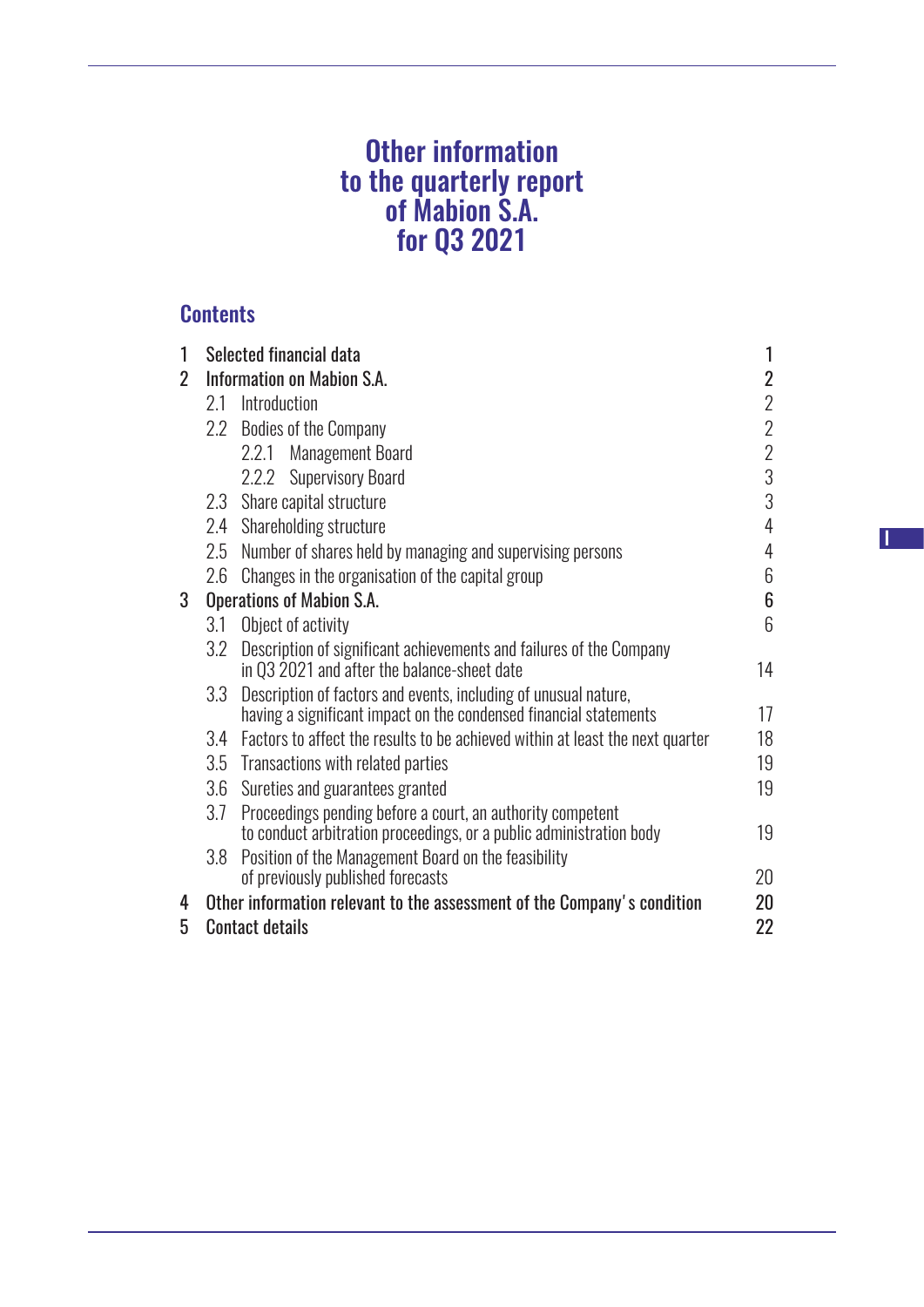# 1 Selected financial data

|                                                                  | in PLN thousand                     |                                     | in EUR thousand                     |                                     |
|------------------------------------------------------------------|-------------------------------------|-------------------------------------|-------------------------------------|-------------------------------------|
| <b>SELECTED FINANCIAL DATA</b>                                   | from<br>01.01.2021<br>to 30.09.2021 | from<br>01.01.2020<br>to 30.09.2020 | from<br>01.01.2021<br>to 30.09.2021 | from<br>01.01.2020<br>to 30.09.2020 |
| Net income from sales of products,<br>commodities, and materials | 1,590                               | 0                                   | 349                                 | $\overline{0}$                      |
| <b>Operating profit (loss)</b>                                   | $-34,840$                           | $-39,217$                           | $-7,643$                            | $-8,829$                            |
| Gross profit (loss)                                              | $-35,203$                           | $-39,948$                           | $-7,722$                            | $-8,993$                            |
| Net profit (loss)                                                | $-35,203$                           | $-39,948$                           | $-7,722$                            | $-8,993$                            |
| Net cash flows from operating activities                         | $-10,995$                           | $-26,037$                           | $-2,412$                            | $-5,862$                            |
| Net cash flows from investing activities                         | $-17,778$                           | $-3,314$                            | $-3,900$                            | $-746$                              |
| Net cash flows from financing activities                         | 111,456                             | 4,263                               | 24,450                              | 960                                 |
| <b>Total net cash flows</b>                                      | 82,683                              | $-25,088$                           | 18,138                              | $-5,648$                            |
|                                                                  | 30.09.2021                          | 31.12.2020                          | 30.09.2021                          | 31.12.2020                          |
| <b>Total assets</b>                                              | 192,120                             | 78,321                              | 41,469                              | 16,972                              |
| Liabilities and provisions for liabilities                       | 175,919                             | 155,709                             | 37,972                              | 33,741                              |
| Long-term liabilities                                            | 57,443                              | 51,138                              | 12,399                              | 11,081                              |
| <b>Short-term liabilities</b>                                    | 118,476                             | 104,571                             | 25,573                              | 22,660                              |
| Equity                                                           | 16,201                              | $-77,388$                           | 3,497                               | $-16,770$                           |
| Share capital                                                    | 1,616                               | 1,373                               | 349                                 | 298                                 |
| Number of shares (in pcs)                                        | 16,161,326                          | 13,730,272                          | 16,161,326                          | 13,730,272                          |
| Profit (loss) per ordinary share (in PLN/EUR)                    | $-2.18$                             | $-2.91$                             | $-0.48$                             | $-0.65$                             |

Selected balance-sheet items presented in EUR have been translated according to the average EUR exchange rate announced by the National Bank of Poland on 30 September 2021 (4.6329 PLN/EUR) and 31 December 2020 (4.6148 PLN/EUR). Selected items of the income statement and cash flow statement have been converted into EUR at the exchange rate being the arithmetic average of the average exchange rates announced by the National Bank of Poland for the euro effective as at the last day of each month in the period of nine months ended 30 September 2021 and the period of nine months ended 30 September 2020 (respectively: 4.5585 PLN/EUR and 4.4420 PLN/EUR).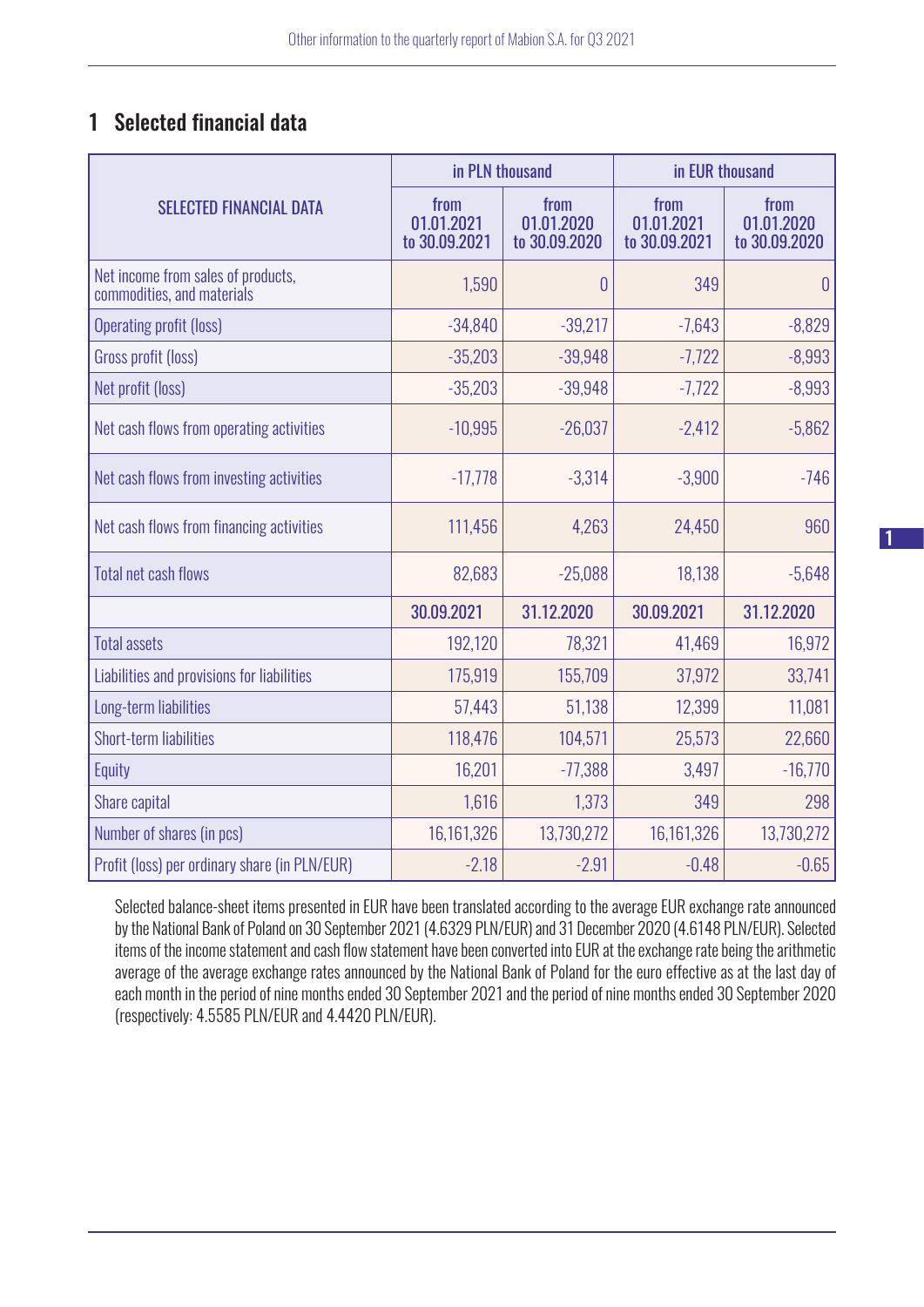# 2 Information on Mabion S.A.

#### 2.1 Introduction

Mabion S.A. ("Mabion" or "Company") was established on 30 May 2007 as a limited liability company with its registered office in Kutno. On 29 October 2009, the legal form of the Company changed as a result of the transformation of the limited liability company into a joint-stock company. Currently, Mabion S.A. is entered on the Register of Entrepreneurs of the National Court Register kept by the District Court for Łódź Śródmieście in Łódź, 20th Commercial Department of the National Court Register under KRS number 0000340462. The Company was assigned tax identification number NIP 7752561383 and statistical identification number REGON 100343056.

The Company's registered office is located at <mark>ul. g</mark>en. Mariana Langiewicza 60 in Konstantynów Łódzki.

The activity of Mabion S.A. focuses on research and development work enabling the implementation of new biotechnological medicines, including biosimilars, obtained owing to the achievements of modern genetic engineering. In addition, the available GMP-certified manufacturing capacity and the experience of the staff in the research and development, clinical, and regulatory areas enable the Company, among other things, to participate in the development of new recombinant protein vaccines related to the prevention of COVID-19 infection. In the area of therapeutic products, the strategic goal of the Company is to develop, manufacture, and sell medicines used in the treatment of neoplastic, autoimmune, metabolic, and neurological diseases, including rare diseases. In the area of prevention of SARS-CoV-2 infection, the Company's strategic objective is to collaborate with a strategic partner in the development and production of new protein vaccines for use against the persisting COVID-19 pandemic. Biological medicines developed by the Company are targeted preparations characterised by the ability to recognise a factor, e.g. a receptor whose overexpression is associated with the development of cancer, and to interact only with that factor. Appropriate engineering of the structure of such medicines and thereby, a high degree of similarity to the proteins of the patient's body, makes the immune system treat the therapeutic antibody as its own protein. This guarantees a possible lower toxicity of the therapies developed by the Company and is a significant benefit for the patient. Currently, the Company's most advanced product is a biosimilar medicine, MabionCD20, a reference drug to MabThera/ Rituxan (Roche).

The Company's shares are listed on the regulated market of the Warsaw Stock Exchange.

#### 2.2 Bodies of the Company

#### 2.2.1 Management Board

As at 30 September 2021 and as the date of submitting this report, the composition of the Company's Management Board was as follows:

| $\rangle$     |                        | Mr. Krzysztof Kaczmarczyk – President of the Management Board; |
|---------------|------------------------|----------------------------------------------------------------|
| $\rightarrow$ | Mr. Sławomir Jaros     | - Member of the Management Board                               |
| $\rightarrow$ | Mr. Grzegorz Grabowicz | - Member of the Management Board                               |

» Mr. Adam Pietruszkiewicz – Member of the Management Board

No changes in the composition of the Company's Management Board occurred in Q3 2021 and up to the date of submitting this report.

The distribution of key areas/tasks and responsibilities within the Company at the Management Board level is as follows: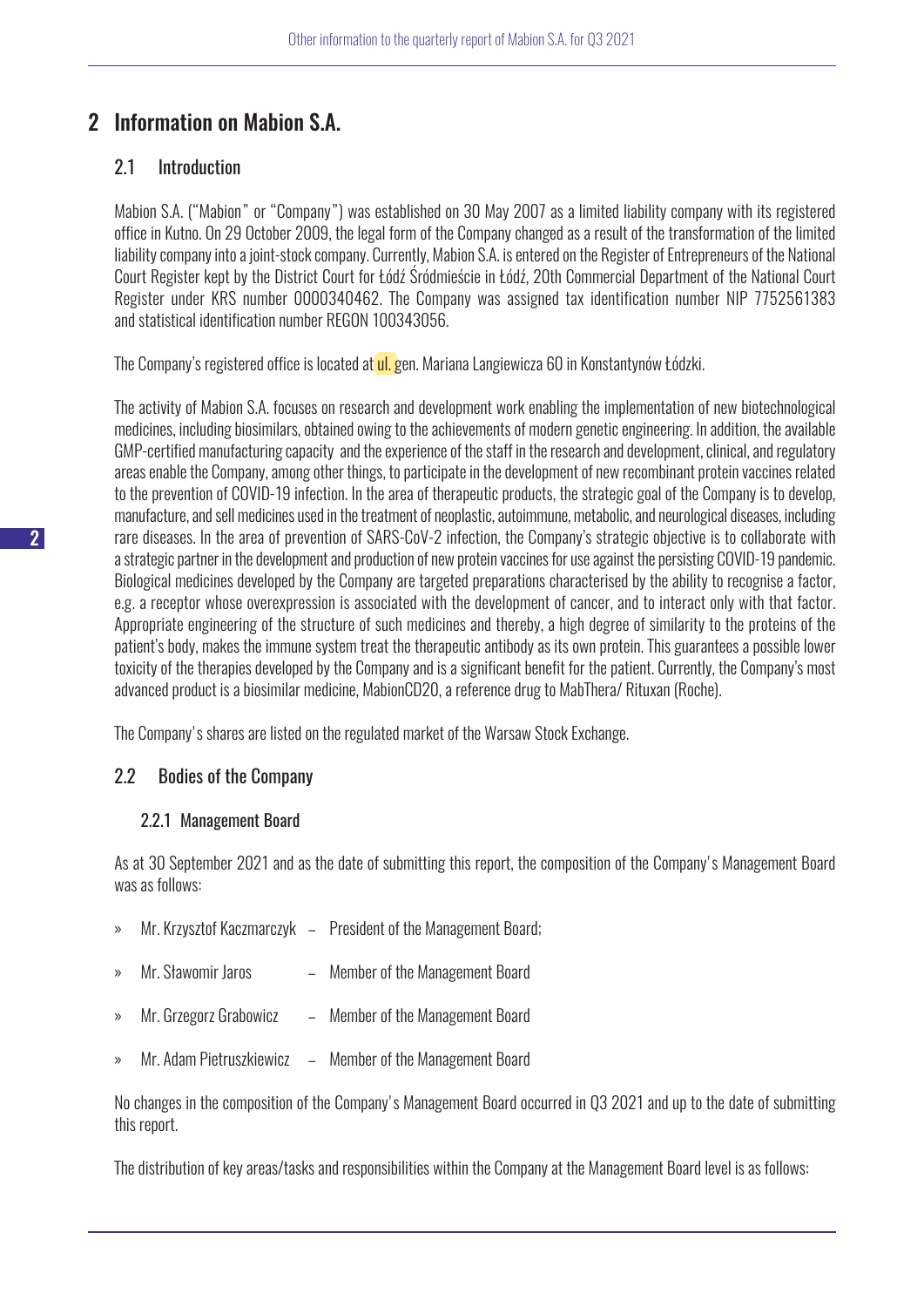| $\rangle$     | Krzysztof Kaczmarczyk |          | - President of the Management Board, CEO – cooperation with Novavax, Inc.<br>and leading the process of strategic investor acquisition,                                                             |
|---------------|-----------------------|----------|-----------------------------------------------------------------------------------------------------------------------------------------------------------------------------------------------------|
| $\mathcal{P}$ | Sławomir Jaros        | $\equiv$ | Member of the Management Board, COO and CSO - scientific and technological area<br>of projects, operating management in the Company, MabionCD20 project,<br>Novavax project in technological scope, |
| $\mathcal{V}$ | Adam Pietruszkiewicz  |          | - Member of the Management Board – cooperation with Novavax, Inc.<br>(leading the antigen project for the vaccine candidate) and new strategic<br>and development projects,                         |
| $\rangle$     | Grzegorz Grabowicz    |          | Member of the Management Board, CFO – financing strategy.                                                                                                                                           |

#### 2.2.2 Supervisory Board

As at 30 September 2021 and as the date of submitting this report, the composition of the Company's Supervisory Board was as follows:

» Robert Koński – Chairman of the Supervisory Board (Independent Member);

| $\gg$         | Maciej Wieczorek | Deputy Chairman of the Supervisory Board;    |
|---------------|------------------|----------------------------------------------|
| $\gg$         | Józef Banach     | Independent Member of the Supervisory Board; |
| $\mathcal{P}$ | David John James | Independent Member of the Supervisory Board; |
| $\gg$         | Wojciech Wośko   | - Member of the Supervisory Board;           |
| $\rightarrow$ | Sławomir Kościak | Independent Member of the Supervisory Board; |
| $\rightarrow$ | Zofia Szewczuk   | Independent Member of the Supervisory Board. |
|               |                  |                                              |

No changes in the composition of the Company's Supervisory Board occurred in Q3 2021 and up to the date of submitting this report.

## 2.3 Share capital structure

As at 30 June 2021 and as of the date of this report, the Company's share capital amounts to PLN 1,616,132.60 and is divided into 16,161,326 shares with a nominal value of PLN 0.10 each, including:

- » 450,000 A series registered preference shares,
- » 450,000 B series registered preference shares,
- » 450,000 C series registered preference shares,
- » 450,000 D series ordinary bearer shares,
- » 100,000 E series registered preference shares,
- » 100,000 F series registered preference shares,
- » 20,000 G series registered preference shares,
- » 2,980,000 H series ordinary bearer shares,
- » 1,900,000 I series ordinary bearer shares,
- » 2,600,000 J series ordinary bearer shares,
- » 790,000 K series ordinary bearer shares,
- » 510,000 L series ordinary bearer shares,
- » 360,000 M series ordinary bearer shares,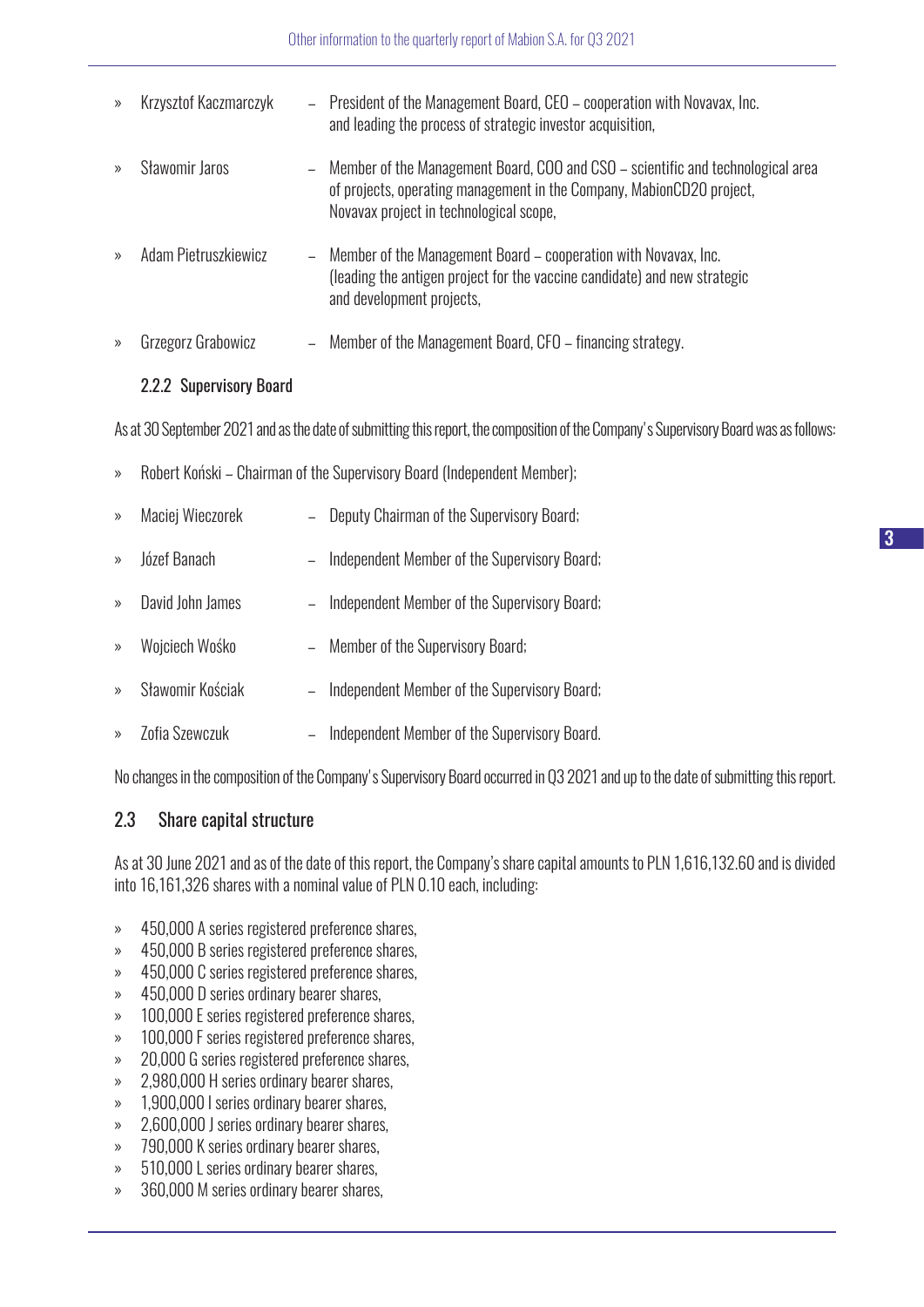- » 340,000 N series ordinary bearer shares,
- » 300,000 O series ordinary bearer shares,
- » 1,920,772 P series ordinary bearer shares,
- » 10,000 S series ordinary bearer shares.
- » 2,430,554 U series ordinary bearer shares,

Registered shares of A, B, C, E, F and G series are privileged in such a way that each of them entitles to two votes at the General Meeting. The total number of votes resulting from all issued shares of the Company is 17,731,326 votes.

No changes in the amount and structure of the Company's share capital occurred in Q3 2021 and up to the date of submitting this report.

#### 2.4 Shareholding structure

To the best knowledge of the Management Board of the Company, as at the date of this report, i.e. 29 November 2021, the following shareholders held at least 5% of votes in the total number of votes at the General Meeting of the Company.

| No. | <b>Shareholder</b>                    | <b>Number of</b><br><b>shares</b> | <b>Number of</b><br>votes | <b>Participation</b><br>in the share<br>capital | Share in the<br>total number<br>of votes |
|-----|---------------------------------------|-----------------------------------|---------------------------|-------------------------------------------------|------------------------------------------|
| 1.  | <b>Twiti Investments Limited</b>      | 2,674,617                         | 3,268,917                 | 16.55%                                          | 18.44%                                   |
| 2.  | Maciej Wieczorek through*:            | 1,717,485                         | 2,210,335                 | 10.63%                                          | 12.47%                                   |
|     | Glatton Sp. z o.o.                    | 1,097,135                         | 1,097,135                 | 6.79%                                           | 6.19%                                    |
|     | Celon Pharma S.A.                     | 620,350                           | 1,113,200                 | 3.84%                                           | 6.28%                                    |
| 3.  | Polfarmex S.A.                        | 1,474,346                         | 1,957,196                 | 9.12%                                           | 11.04%                                   |
| 4.  | Funds managed by Investors TFI S.A.** | 1,502,649                         | 1,502,649                 | 9.30%                                           | 8.47%                                    |
| 5.  | <b>Other</b>                          | 8792229                           | 8,792,229                 | 54.40%                                          | 49.59%                                   |
|     | <b>Total</b>                          | 16,161,326                        | 17,731,326                | <b>100%</b>                                     | <b>100%</b>                              |

*\* Mr Maciej Wieczorek holds 100% of the share capital of Glatton Sp. z o.o. and indirectly, through Glatton Sp. z o.o., 58.84% of the share capital of Celon Pharma S.A. and 68.20% of the total number of votes in Celon Pharma S.A.*

*\*\* Based on the list of shareholders present at the Ordinary General Meeting of Mabion S.A. on 15 June 2020 and agreements on taking up the U shares of the Company concluded on 15 March 2021.*

In the period from the date of submitting the previous interim report, i.e. the report for H1 2021 published on 16 September 2021, to the date of this report, there were no changes in the ownership structure of significant blocks of shares of the Issuer.

#### 2.5 Number of shares held by managing and supervising persons

|                                                                                                                                                                                                      | Number of shares held by managing and<br>supervising persons as at the date of<br>submitting the report for H1 2021<br>(i.e. as at 16 September 2021) | Number of shares held by managing and<br>supervising persons as at the date of<br>submitting the report for Q3 2021<br>(i.e. as at 29 November 2021)                 |  |  |  |  |
|------------------------------------------------------------------------------------------------------------------------------------------------------------------------------------------------------|-------------------------------------------------------------------------------------------------------------------------------------------------------|----------------------------------------------------------------------------------------------------------------------------------------------------------------------|--|--|--|--|
| <b>Management Board</b>                                                                                                                                                                              |                                                                                                                                                       |                                                                                                                                                                      |  |  |  |  |
| held directly 2,998 shares of the Company,<br>constituting 0.02% of the Company's share<br><b>Krzysztof Kaczmarczyk</b><br>capital and entitling to 0.02% of votes at the<br><b>General Meeting.</b> |                                                                                                                                                       | held directly 5,640 shares of the Company,<br>constituting 0.03% of the Company's share<br>capital and entitling to 0.03% of votes at the<br><b>General Meeting.</b> |  |  |  |  |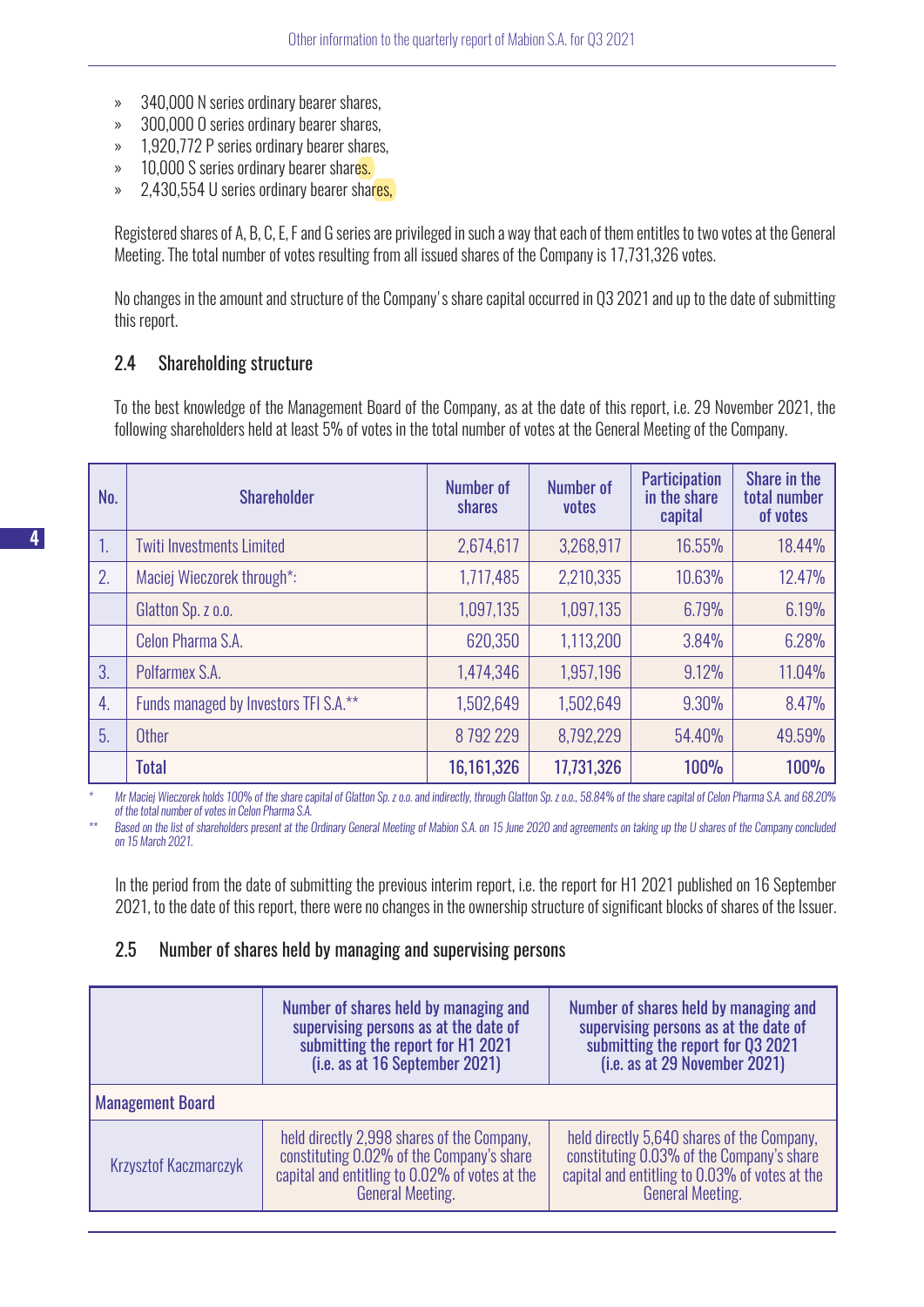|                           | Number of shares held by managing and<br>supervising persons as at the date of<br>submitting the report for H1 2021                                                                                                                                                                                                                                                                                 | Number of shares held by managing and<br>supervising persons as at the date of<br>submitting the report for Q3 2021                                                                                                                                                                                                                                                                                 |  |  |
|---------------------------|-----------------------------------------------------------------------------------------------------------------------------------------------------------------------------------------------------------------------------------------------------------------------------------------------------------------------------------------------------------------------------------------------------|-----------------------------------------------------------------------------------------------------------------------------------------------------------------------------------------------------------------------------------------------------------------------------------------------------------------------------------------------------------------------------------------------------|--|--|
|                           | (i.e. as at 16 September 2021)                                                                                                                                                                                                                                                                                                                                                                      | (i.e. as at 29 November 2021)                                                                                                                                                                                                                                                                                                                                                                       |  |  |
| <b>Management Board</b>   |                                                                                                                                                                                                                                                                                                                                                                                                     |                                                                                                                                                                                                                                                                                                                                                                                                     |  |  |
| <b>Sławomir Jaros</b>     | held directly 4,043 shares of the Company,<br>constituting 0.03% of the Company's share<br>capital and entitling to 0.02% of votes<br>at the General Meeting.                                                                                                                                                                                                                                       | held directly 4,829 shares of the Company,<br>constituting 0.03% of the Company's share<br>capital and entitling to 0.03% of votes<br>at the General Meeting.                                                                                                                                                                                                                                       |  |  |
| Adam Pietruszkiewicz      | held directly 6,000 shares of the Company,<br>constituting 0.04% of the Company's share<br>capital and entitling to 0.03% of votes<br>at the General Meeting*                                                                                                                                                                                                                                       | held directly 9,000 shares of the Company,<br>constituting 0.06% of the Company's share<br>capital and entitling to 0.05% of votes<br>at the General Meeting.                                                                                                                                                                                                                                       |  |  |
| <b>Grzegorz Grabowicz</b> |                                                                                                                                                                                                                                                                                                                                                                                                     | held directly 700 shares of the Company,<br>constituting 0.004% of the Company's share<br>capital and entitling to 0.004% of votes at the<br><b>General Meeting.</b>                                                                                                                                                                                                                                |  |  |
| <b>Supervisory Board</b>  |                                                                                                                                                                                                                                                                                                                                                                                                     |                                                                                                                                                                                                                                                                                                                                                                                                     |  |  |
| Maciej Wieczorek          | indirectly, through Glatton Sp. z o.o. (in which<br>he holds 100% of the share capital) and Celon<br>Pharma S.A. (in which he holds indirectly,<br>through Glatton Sp. z o.o., a 58.83%<br>participation in the share capital) - a total<br>of 1,717,485 shares in the Company<br>constituting 10.63% of the Company's share<br>capital and entitling to 12.47% of votes<br>at the General Meeting. | indirectly, through Glatton Sp. z o.o. (in which<br>he holds 100% of the share capital) and Celon<br>Pharma S.A. (in which he holds indirectly,<br>through Glatton Sp. z o.o., a 58.84%<br>participation in the share capital) - a total<br>of 1,717,485 shares in the Company<br>constituting 10.63% of the Company's share<br>capital and entitling to 12.47% of votes<br>at the General Meeting. |  |  |

*\* the report for the H1 2021 erroneously indicated 4,600 shares*

Other managing and supervising persons, to the best of the Company's knowledge, do not hold any shares in the Company as at the date of this report.

Members of the Management Board and Supervisory Board of Mabion S.A. do not hold any title to the Company's shares other than indicated below.

In 2018, an Incentive Scheme for the period 2018-2021 was adopted. As part of the Incentive Scheme, the persons participating in it – the eligible persons, i.e. the key persons in the Company – may obtain the right to take up A and B series subscription warrants. The subscription warrants are issued free of charge. Each A and B series subscription warrant entitles to subscribe, respectively, for 1 R and 1 S series share. The issue price of shares for holders of A series subscription warrants is PLN 91 per each R series share, and for holders of B series warrants, it is PLN 0.10 per each S series share. The rights attached to the subscription warrants may be exercised until 31 July 2022. The Incentive Scheme allows for settlement in the form of an offer, extended by the Company to persons who have taken up the warrants, to purchase them against payment for the purpose of redemption. The decision on the form of exercising the rights is taken by the Supervisory Board of the Company after verification of the fulfilment of the criteria specified in the Incentive Scheme and on the basis of the recommendation of the Management Board.

In accordance with existing resolutions of the Company's Supervisory Board (of February 2019, February 2020, and January 2021), the persons entitled to take up subscription warrants for different years in the period 2018–2020 include, as at the date of this report, persons sitting on the Management Board of the Company: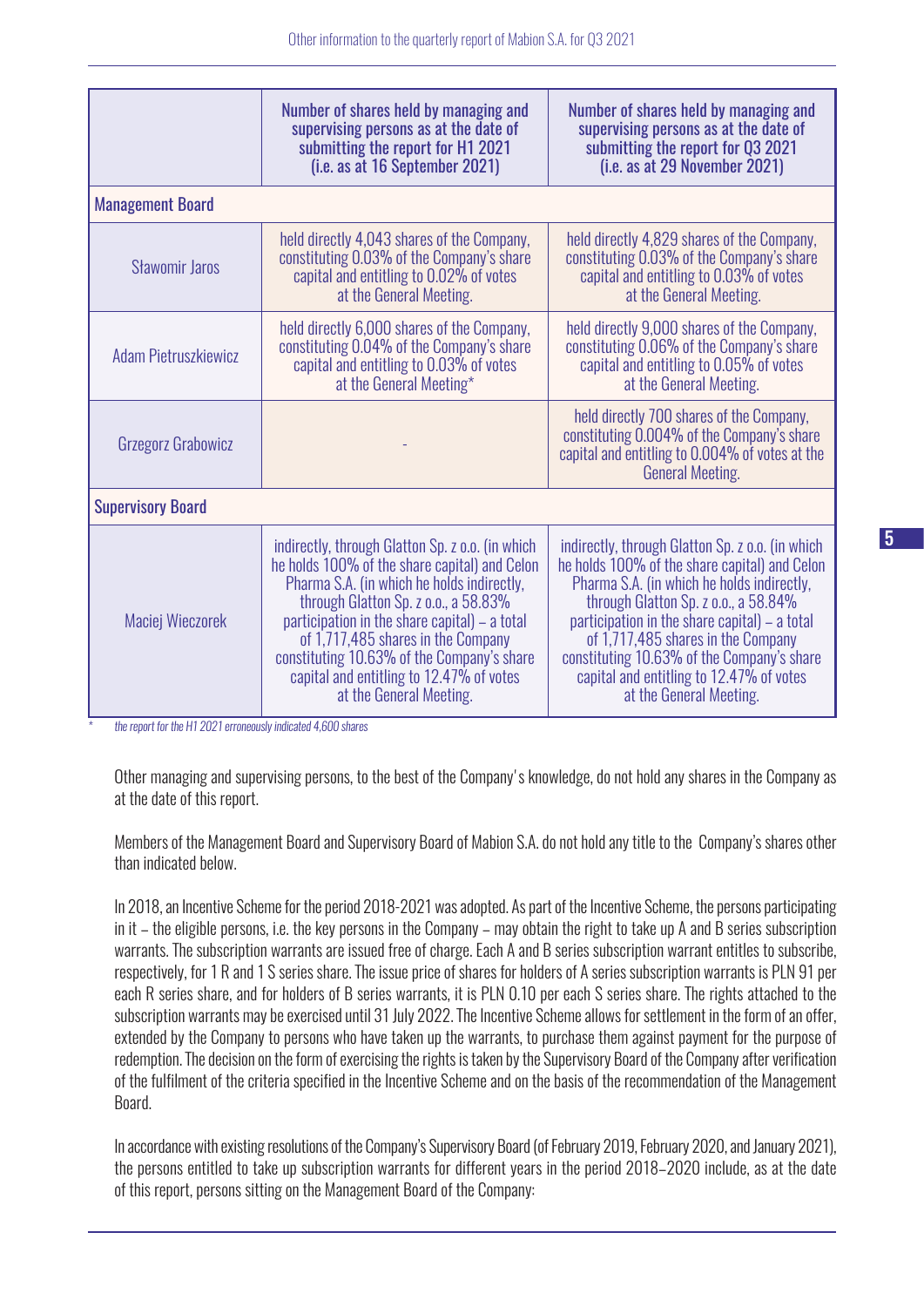- » Mr. Sławomir Jaros (Member of the Management Board) for 2018: granted the right to take up a maximum of 5,644 A series warrants; for 2019: granted the right to take up a maximum of 3,960 A series warrants; for 2020: granted 213 B series warrants and the right to take up a maximum of 6,099 A series warrants;
- » Mr. Grzegorz Grabowicz (Member of the Management Board) for 2019: the right to take up a maximum of 3,300 A series warrants; for 2020: the right to take up a maximum of 5,101 A series warrants.

A series subscription warrants for 2018 and 2019 were not granted due to failure to meet the market target in these periods. However, in accordance with the Rules and Regulations of the Incentive Scheme, these warrants may be granted to eligible persons during the period of the Incentive Scheme together with A series warrants for the year in which the market target is met.

As regards the implementation of the Incentive Scheme for 2020, in January 2021 the Supervisory Board stated that in 2020, with respect to A series subscription warrants, the market objective constituting one of the two conditions for the right to take up and exercise the rights attached to A series warrants to become applicable was not met, while with respect to B series subscription warrants, the condition for the right to take up and exercise the rights attached to B series subscription warrants was met. Therefore the Supervisory Board vested, all in eligible persons, the right to subscribe for a total of up to 500 B series subscription warrants for 2020. On 10 August 2021, the B series subscription warrants vested under the Incentive Scheme for 2020 have been credited to the investment accounts of the eligible persons. Up to the date of this report, the rights attached to the above-mentioned subscription warrants have not been exercised by the eligible persons.

## 2.6 Changes in the organisation of the capital group

Mabion S.A. has no subsidiaries and does not form a capital group.

# 3 Operations of Mabion S.A.

#### 3.1 Object of activity

The Mabion's primary objective is the development, manufacturing and marketing of biosimilars, i.e. biological medicines that are developed to be similar to the original biotech drugs (known as reference medicines) in the fields of oncology, autoimmunity, neurology and metabolic diseases, including rare diseases. In the current year, the Company expanded the scope of its operations to include the implementation of partnership projects and the provision of contracted services, thereby starting contract manufacturing and development activities (CDMO).

The Company analyses on an annual basis the development plan for medicinal products and modifies it according to needs, taking into account, among other things, the expiry dates of patents for reference medicines, the current and forecast size of the market for reference medicines, the Company's technology in the area of manufacturing of medicines, the competence and experience of the team, and competition in the field of biosimilar medicines.

In 2019, following a review and update of the medicines development strategy, the catalogue of projects which the Company, currently or in the future, on its own or with partners, is interested in implementing, was changed. The Company classified scientific and research projects in three groups of projects, i.e. active projects, new projects which were to be launched in 2019, and partner projects. Until the date of this report, the adopted development strategy was maintained.

#### Active projects

This is a group of projects of the greatest importance for the Company, as part of which the Company carries out work and invests funds. The group includes projects currently under way: MabionCD20, MabionMS, and MabionEGFR.

The Company's most advanced product is a biosimilar medicine, MabionCD20, a reference drug to MabThera/ Rituxan (Roche).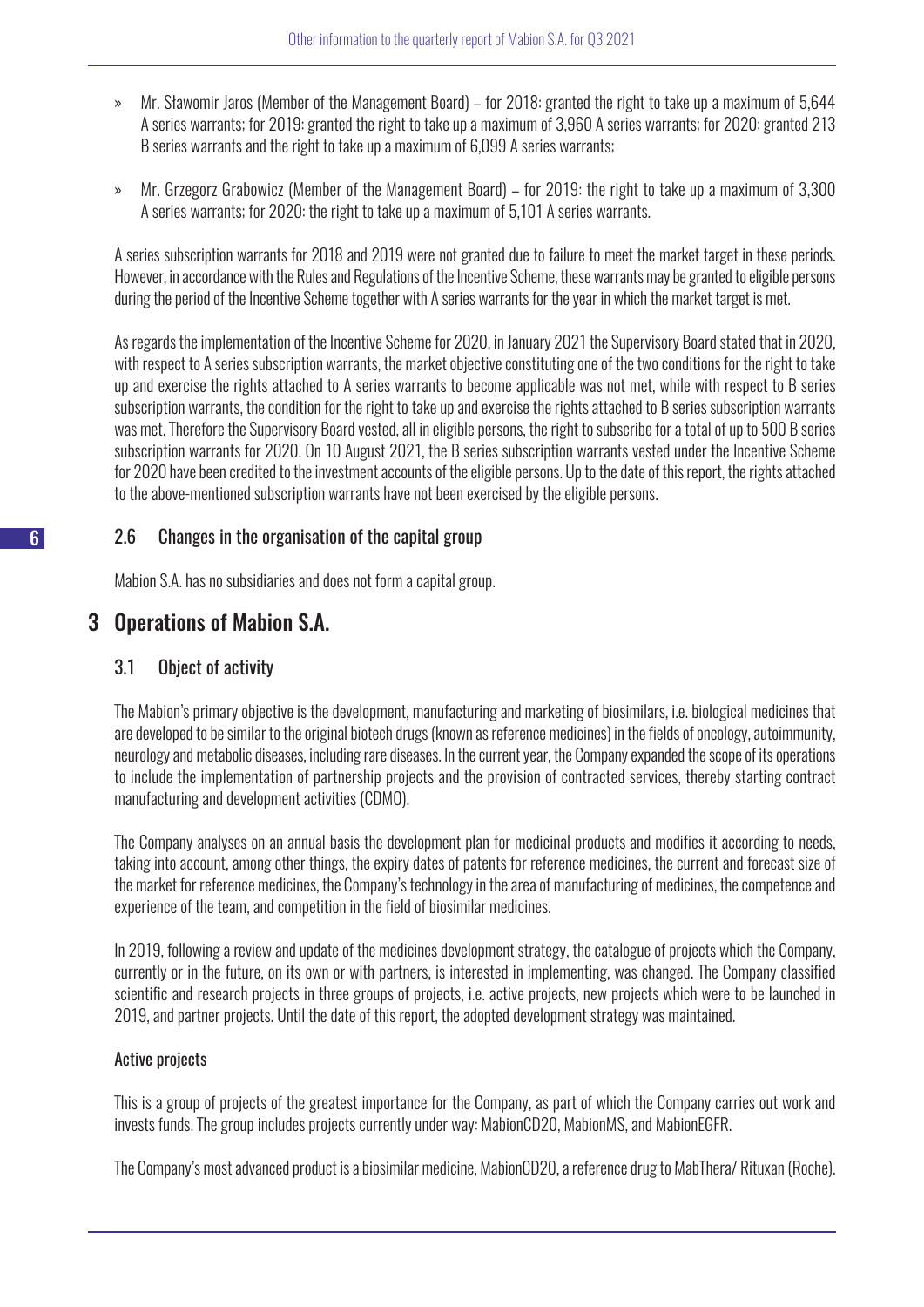#### Projects involving the development and marketing of new medicinal products

The projects for which the Company started research and development work in 2019 are three biosimilar drugs in the area of autoimmunity, metabolic diseases and oncology (denosumab and omalizumab antibodies). At present, a significant part of the team responsible for the development of the aforementioned antibodies has been assigned to support the Company's priority projects (MabionCD20 and cooperation with Novavax).

#### Partnership projects

This group of projects includes all operations related to the development and marketing of new products (or therapies), as well as contract manufacturing.

As part of the development of new therapies, the Company is now holding, among other things, advanced discussions under a Memorandum of Understanding entered into in October 2020 with Taxon Therapeutics Ltd. The talks concern cooperation in the research, development, and commercialisation of MabionCD20 antibodies in specific clinical indications.

Contract manufacturing projects are those for which the Company is considering commencement of implementation in the medium to long term, under an order from an external partner. The Company is currently implementing a long-term project related to the conclusion of a framework agreement (March 2021) and a commercial contract manufacturing agreement (October 2021) with Novavax, Inc. On their basis, the Company, with the participation of Novavax, carried out operations related to the transfer of the manufacturing process technology and antigen analytics of the vaccine candidate for COVID-19 called Nuvaxovid® (previous working name: NVX-CoV2373) and conducted technical trial runs of the process on a commercial scale at the Company's facility. Since October 2021, the Company has been working on the commercial production of the above antigen on Novavax's commission.

Mabion S.A. product strategy – a summary.

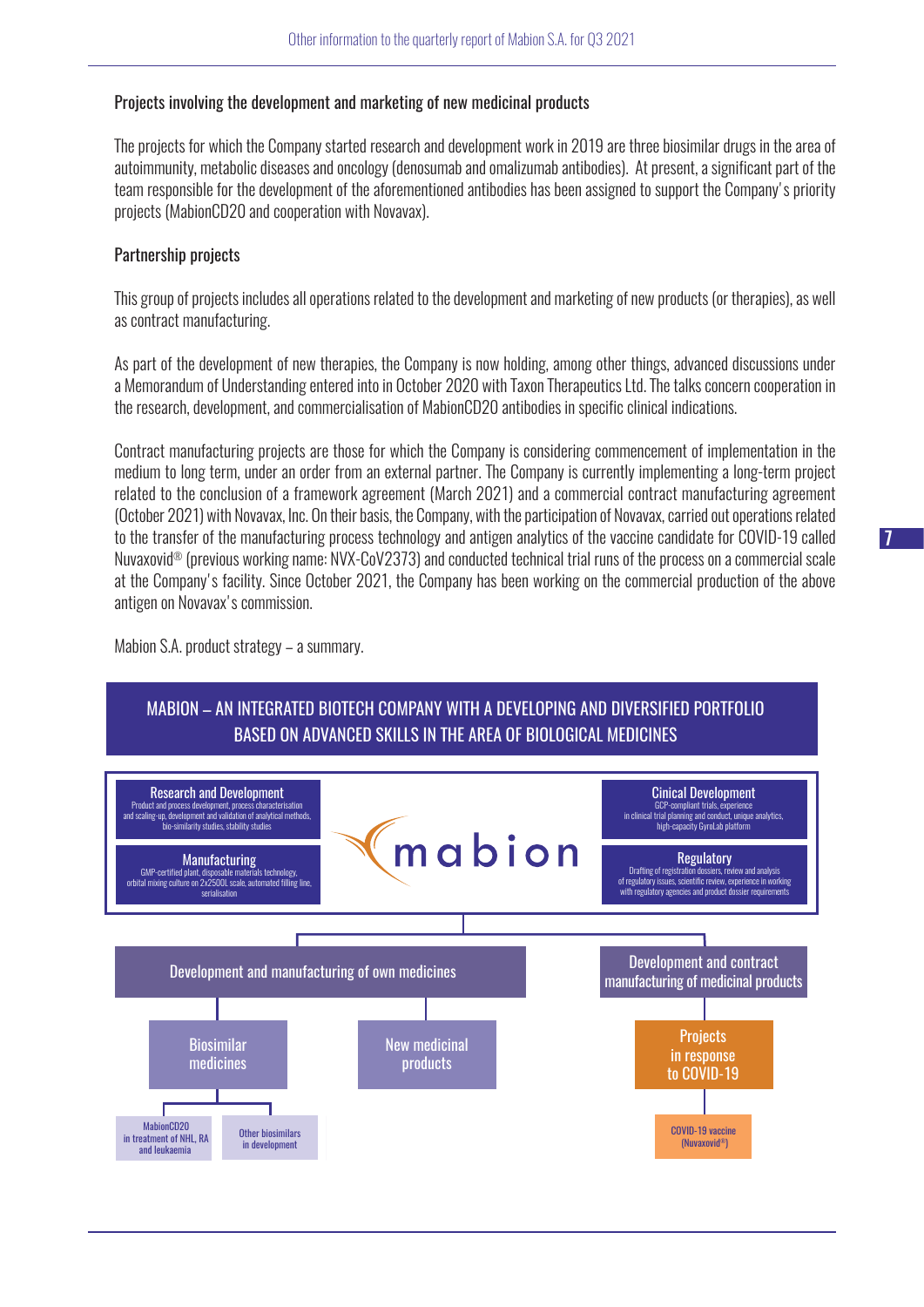| Diversified Mabion's R&D portfolio with a wide range of assets to be commercialized                                   |                           |                                                                                             |                                              |                                                                                                 |                                |                                 |
|-----------------------------------------------------------------------------------------------------------------------|---------------------------|---------------------------------------------------------------------------------------------|----------------------------------------------|-------------------------------------------------------------------------------------------------|--------------------------------|---------------------------------|
| <b>Mabion's role</b>                                                                                                  | Molecule/drug             | <b>Clinical indication</b>                                                                  | <b>Characteristics</b>                       | <b>Status</b>                                                                                   | Commercialisation<br>approach  | <b>Partner</b>                  |
| integrated partner<br>for the development<br>of technology, analytics,<br>and manufacturing.<br>medicine manufacturer | rituximab<br>(MabionCD20) | oncology (NHL)<br>and autoimmunology<br>(RA)                                                | biosimilar medicine<br>in approved therapies | at the registration stage<br>in the EU and at the phase I<br>clinical trial stage<br>in the USA | active business<br>development | partnering-capable<br>asset     |
| partner responsible<br>for development and<br>delivery of a product for<br>trials and future therapy                  | rituximab<br>(MabionCD20) | rare diseases<br>(autoimmunology)                                                           | innovative therapy                           | product ready<br>for the clinical stage                                                         | memorandum<br>of understanding | partnering-capable<br>asset     |
| strategic<br>co-developer / CMDO                                                                                      | vaccine                   | <b>COVID-19</b>                                                                             | innovative therapy                           | framework agreement<br>and first order for contracted<br>services signed                        | partnering                     | <b>NOVAVAX</b><br><b>USA</b>    |
| integrated partner<br>for the development<br>of technology, analytics,<br>and manufacturing.<br>medicine manufacturer | rituximab<br>(MabionMS)   | <b>CNS</b> disease<br>(multiple sclerosis)                                                  | innovative therapy                           | product ready<br>for the pre-clinical<br>and clinical stage                                     | active business<br>development | partnering-capable<br>asset     |
| integrated partner<br>for the development<br>of technology, analytics,<br>and manufacturing.<br>medicine manufacturer | cetuximab<br>(MabionEGFR) | oncology<br>(colorectal carcinoma.<br>squamous cell carcinoma<br>of the head and neck area) | biosimilar medicine<br>in approved therapies | cell line optimisation                                                                          | pre-commercial stage           | partnering-capable<br>asset     |
| integrated partner<br>for thedevelopment<br>of technology, analytics,<br>and manufacturing,<br>medicine manufacturer  | denosumab,<br>omalizumab  | autoimmunological diseases,<br>metabolic diseases<br>and oncology                           | biosimilar medicine<br>in approved therapies | active development<br>of relevant cell lines                                                    | pre-commercial stage           | possible partners<br>identified |

#### MabionCD20 project

The Company's priority and most advanced project is MabionCD20, a proposed biosimilar to the reference drug MabThera/Rituxan (rituximab) (Roche). In 2018, the Company published the results of a clinical trial using the medicine originating from the 500L manufacturing process that confirmed the efficacy and safety of the therapy. Currently, preparations are under way to initiate a trial at clinical sites using the medicine originating from a target, commercial scale (5000L) The Company is also preparing to submit a marketing authorisation application for MabionCD20 originating from the target manufacturing process with the European Medicines Agency (EMA) and the US Food and Drug Administration (FDA).

On 30 July 2021, following a round of interactions with the European regulatory agencies as part of the Scientific Advice procedure (two consulting sessions with the EMA and two consulting sessions with PEI) and with the FDA, the Company established a strategy for the co-development of MabionCD20 for registration in the European and US markets. The essential elements of the Company's regulatory strategy have not changed and include:

- 1. A three-arm bridging clinical trial in patients with rheumatoid arthritis ("RA");
- 2. A three-arm analytical bridging trial;
- 3. Implementation of the aforementioned tasks using MabionCD20 originating from the target, i.e. large, commercial production scale (5000L);
- 4. Including, in the registration procedure for the European market, the results of the already completed Phase III clinical trial with MabionCD20 originating from a small manufacturing scale (500L); the trial was carried out with 709 patients for the RA indication and 143 patients with NHL (non-Hodgkin's lymphoma).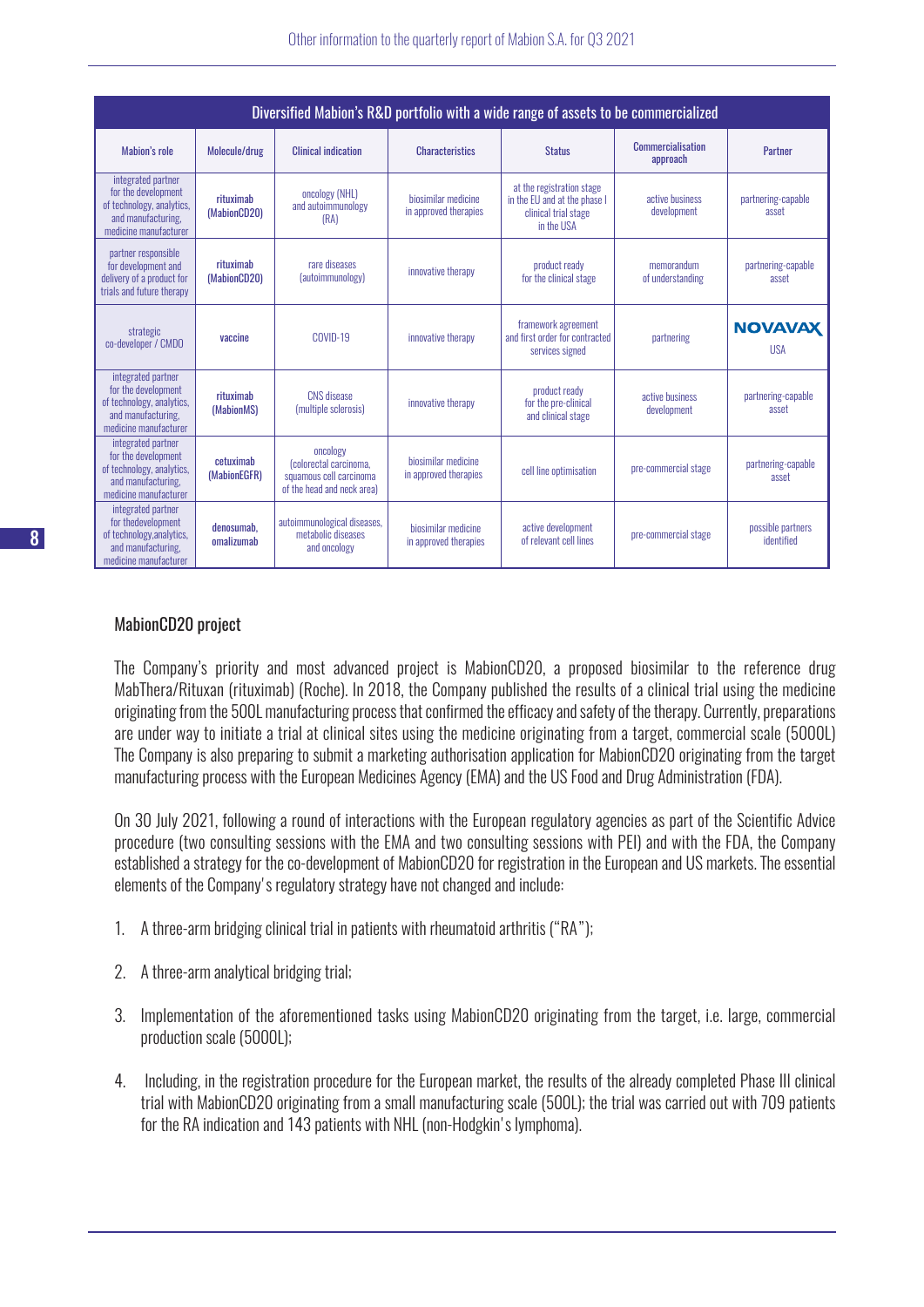The Company has simultaneously completed the reconciliation process and developed the final scope of data (including the scope of the bridging clinical trial) for the application for registration and marketing authorisation of MabionCD20 under the central procedure for the European market. The three-arm clinical and analytical bridging trials referred to above include: (a) MabionCD20 originating from large-scale production, (b) MabThera, being the European reference, and (c) Rituxan, being the US reference, which all in all is the basic assumption of the co-development strategy for MabionCD20. At a further stage, the Company will clarify with the FDA the scope of additional trials (which may, as expected by the Company, include a clinical trial in an oncology indication as a required element of the registration application) required for MabionCD20 to be approved for the US market.

The three-arm bridging clinical trial in patients with RA referred to in item 1 above is expected to include a target population of 280 patients, which is in accordance with the Company's assumption that it is not necessary to carry out separate new Phase III clinical trials in order to register MabionCD20 on the European market. The primary endpoint of the trial is to analyse pharmacokinetic parameters for MabionCD20 originating from the target manufacturing scale, and for MabThera and Rituxan. Such a patient population will also allow assessment of treatment efficacy, which constitutes the secondary endpoint of the trial.

With respect to item 2, the Company has defined with the EMA and the PEI the target quality profile of MabionCD20 based on data obtained from validation batches of MabionCD20 produced at the target manufacturing scale and has established the scope of analytical trials for MabionCD20 produced on a commercial scale. The analytical trials are aimed at confirming analytical similarity to reference drugs and comparability to MabionCD20 originating from small-scale manufacturing, used in earlier clinical trials. In the Company's opinion, the aforementioned trials and the scope of data (items 1.-4.) developed as part of the arrangements with the EMA and the PEI are sufficient for the submission of a registration application to the EMA. The above assumptions may be subject to change in the future (due to the fact that they are based on a number of factors that may affect the time-frame, including factors beyond the Company's control such as the speed of clinical trial recruitment). Moreover, the assumptions made and actions performed do not guarantee the registration of the product. In planning the scope and timing of the clinical trial, the foreseeable constraints of the COVID-19 pandemic were taken into account.

With respect to the bridging trial in rheumatoid arthritis, the Company has undertaken a number of activities to develop the internal quality systems required for the initiation of the clinical trial, including a number of procedures to allow for adequate control of the clinical trial, conducting a risk analysis taking into account both the potential risks specific to research in immunological diseases, observations from previous clinical work, as well as the current situation related to the coronavirus pandemic. The documents necessary for the launch of clinical trials were also drawn up, including the IMPD (Investigational Medicinal Product Dossier) and the IB Investigator's Brochure) and the clinical trial protocol. In October 2020, a contract was signed with one of the most experienced CROs on the market, i.e. Parexel, which is to co-lead the clinical trial. In parallel, advanced work has been carried out leading to the development of a logistical plan for the clinical trial. The Company has also qualified and positively identified over 35 clinical sites in Poland, Belgium, Ukraine, and Georgia for the planned clinical trial. Following the contracting of the first clinical sites in Poland, work is underway to finalise further agreements with such clinical sites. However, Mabion does not exclude that a clinical trial will be conducted in other European

countries. The suppliers of reference medicines for the trial (i.e. MabThera and Rituxan) were contracted and quality audits and qualification of the suppliers were carried out. Procurement of reference products has been continued to secure the availability of drugs for the clinical trial and analytical panels.

With respect to the ongoing activities aimed at the registration and marketing authorisation of MabionCD20, the Company – in order to commence the clinical bridging trial necessary for the authorisation of MabionCD20 in the EU in the first instance – has obtained approvals for the clinical trial from certain competent authorities and bioethics committees. These authorisations allow a clinical trial to be initiated in Poland, Georgia, and Belgium. The Company intends to obtain in the near future an authorisation to conduct a clinical trial also in the last key country for the trial – Ukraine.

To sum up, in the research and development work on MabionCD20, in Q3 2021 and until the date of publication of this report, the Company considers the following activities to be successfully carried out: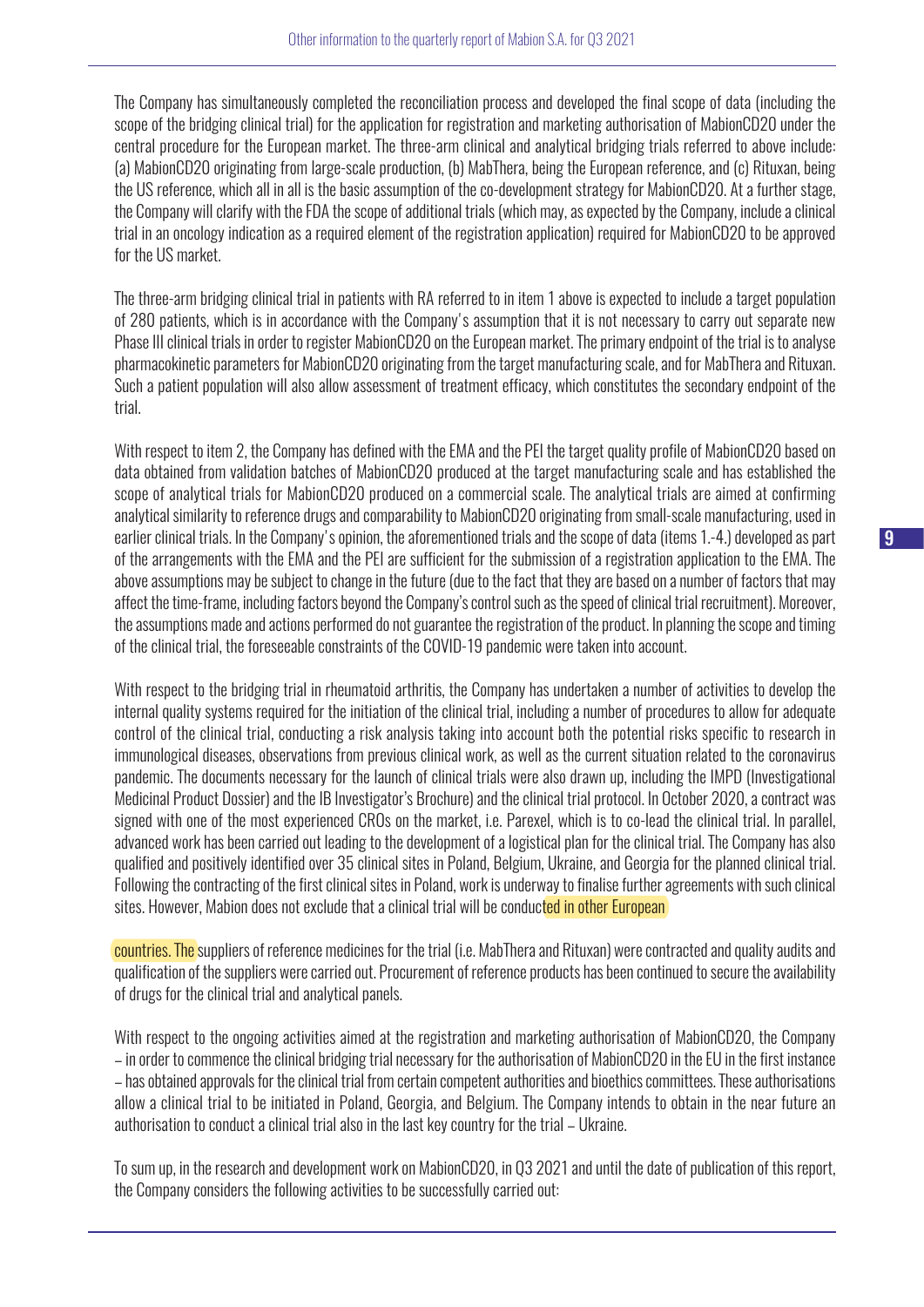- » verification of the parameters of the antibody subjected to stability tests under routine storage conditions for the validation batches;
- » development of analytical methods for qualitative and comparative analyses of MabionCD20, as well as clinical analytics as part of the characterisation of pharmacokinetics, pharmacodynamics and immunogenicity in MabionCD20-003RA clinical trial;
- » confirmation, during the scientific advice procedure with the EMA, of an optimised analytical panel for the assessment of biosimilarity and bioequivalence of MabionCD20.

#### MabionMS

With regard to the MabionMS (multiple sclerosis, MS) innovative therapy project, the Company has so far submitted the following patent applications in this therapeutic area:

- » In 2017 European patent application (extended under PCT procedure in 2018) for legal protection for the invention called "Combination Therapy of Multiple Sclerosis comprising a CD20 Ligand". The subject of the patent application was an innovative therapy for the treatment of multiple sclerosis patients using the MabionCD20 antibody combined with other substances (MabionMS combination therapy project). In July 2020, the Company filed international patent applications for the above invention with selected patent offices, initiating a national and regional phase to obtain patent protection in dozens of countries. Based on statistics on multiple sclerosis in specific regions, as well as on the potential of specific markets, Mabion has filed patent applications with selected patent offices covering countries such as: USA, Canada, UK, EU and EFTA countries, Australia, New Zealand, Israel, Turkey, Russia, and several others. The commencement of the national and regional patent application phase in each country is the next step on the path to obtaining legal protection for this innovative therapy.
- » In 2018, a European patent application (with the possibility of extension under the PCT procedure) in the area of application of MabionCD20 in the treatment of patients with multiple sclerosis, called "Low aggregate anti CD20 ligand formulation". This is the second patent application in the area of use of MabionCD20 for the treatment of multiple sclerosis, constituting an innovative indication for the molecule. This application concerns the use of MabionCD20 as a monotherapy.

Currently, the Company is looking for partners for further work related to the development of the above-mentioned therapy.

#### **MabionEGFR**

The MabionEGFR project concerns the development of a medicine to treat patients with metastatic colorectal cancer expressing the epithelial growth factor receptor (EGFR), wild-type RAS genes, and patients with squamous cell carcinoma in the head and neck region. For this project, the Company is in the process of developing technological bases and analytical tools. Part of the expenditure related to the development of the drug is co-financed from EU funds. In Q3 2021 and until the publication of this report, the Company proceeded, as part of the project, with activities related to:

- » developing biological and physico-chemical analytical methods to characterise the protein obtained;
- » preliminary optimisation of cell culture and antibody purification conditions.

#### Nuvaxovid® (former NVX-CoV2373)

On 3 March 2021, Mabion entered into a framework agreement with Novavax, Inc. based in the United States, pursuant to which the Company, with Novavax's participation, undertook activities related to the transfer of process technology for the production of a COVID-19 vaccine candidate antigen, together with the antigen analytics, called Nuvaxovid (former NVX-CoV2373) and conduct technical trial runs of the process on a laboratory and commercial scale at the Company's facility.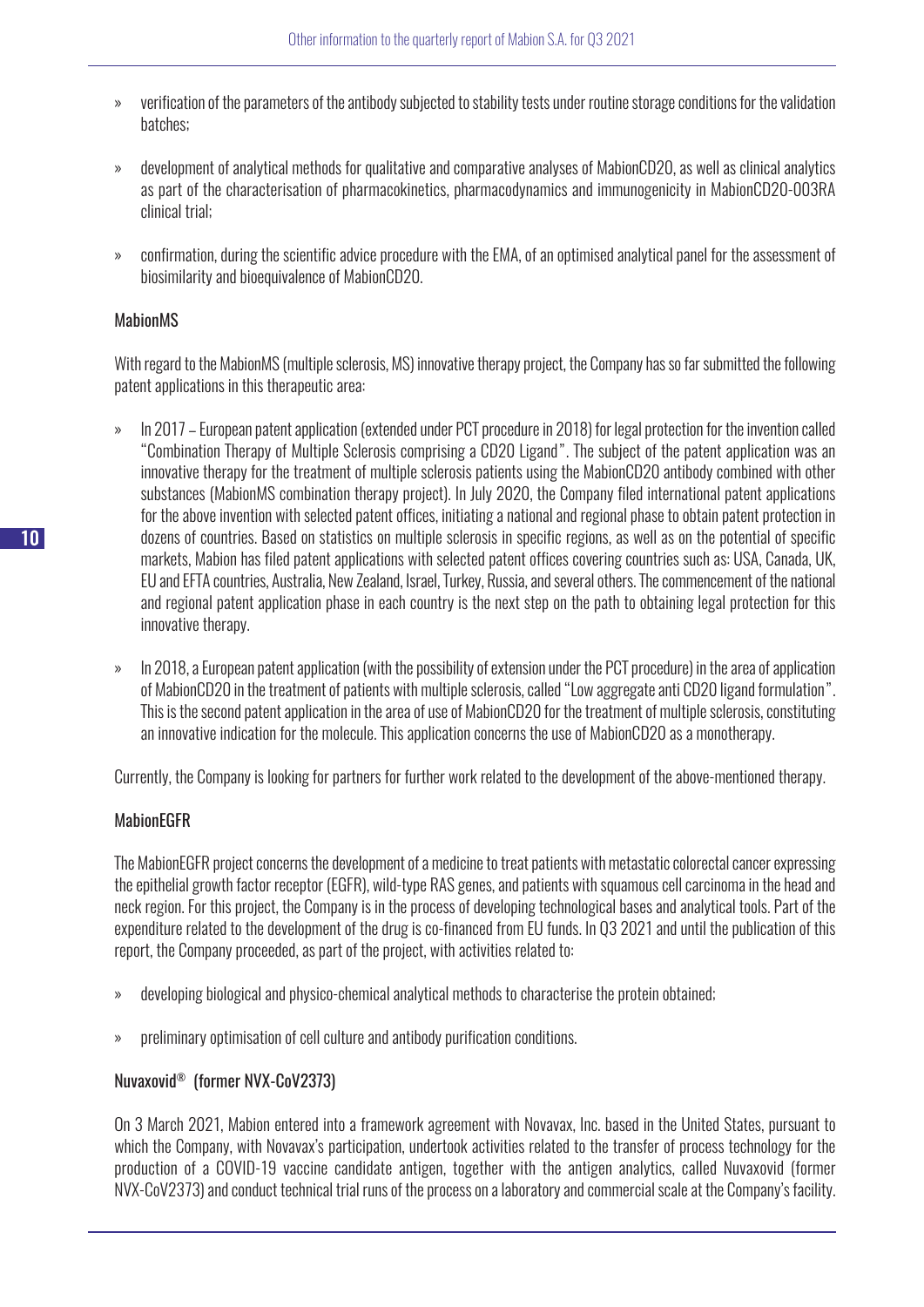The framework agreement will be in force until 31 December 2023. With the conclusion of the framework agreement, the parties agreed on the scope and budget of the work contracted to the Company to carry out the technology transfer, analytics, and technical runs for the Nuvaxovid® protein antigen. These are standard activities when starting cooperation in the field of contract manufacturing. The scope of contracted work under the first order included technology transfer from Novavax to the Company. In addition, it includes: the transfer and verification of analytical methods, together with implementation of the transferred methods and documentation related to the manufacturing process into the Company's quality system, completion of one technical run and one confirmatory run demonstrating the possibility of batch production in the facility.

On 25 March 2021, the Company received the first payment from Novavax, Inc. as part of the fulfilment of the aforementioned order placed under the framework agreement, amounting to USD 1,030 thousand. The funds received represented the first tranche of remuneration for the contracted work, amounting to USD 530 thousand, and an advance on materials and reagents amounting to USD 500 thousand.

The work under the first order was carried out in accordance with the commissioned scope, with positive results.

On 23 June 2021, the Company received a second order from Novavax under the framework agreement. The order was placed in conjunction with negotiations then in progress for a potential manufacturing agreement under which the Company could manufacture the active ingredient on a commercial scale for Novavax. To facilitate the Company's future production process, the parties signed an order allowing the Company to procure key raw materials for production in advance within a budget agreed by the parties and funded by Novavax. The order concerned the procurement of raw material volumes sufficient for the future commercial production of the active substance involving the Company's full production capacity by the end of the first half of 2022 (as estimated by the Company). Immediately following the order, the Company started to procure materials and reagents necessary for the future possible commercial production of the active substance. On 15 July 2021, the Company received a payment from Novavax Inc. amounting to USD 15,226 thousand as part of the aforementioned order, in accordance with mutually agreed terms and conditions. After the balance sheet date, Novavax made further payments representing partial settlement of the agreement of 3 March 2021 and the arrangement to cover expenditure on the necessary machinery and equipment for a total of USD 1,830 thousand.

As a result of the successful implementation of the above, on 8 October 2021, the Company entered into a commercial contract manufacturing agreement with Novavax, together with a Terms of Reference under which the Company will commercially manufacture the Nuvaxovid® antigen, based on a-GMP standard, for Novavax. The Agreement in place is unconditional, independent of the registration procedure of Nuvaxovid® in the respective markets. It has been concluded for a fixed period of time until the end of 2025, with an option for renewal. Under the Agreement, the parties have agreed on the volume and production schedule for each year, based on which the Company will produce the number of product batches required by Novavax, although the parties may agree to modify the above, in accordance with the Agreement.

The parties to the Agreement expect the commercial-scale GMP manufacturing to commence in December 2021. Until that time, the Company will carry out the preparatory work specified in the Order, including, among other things, the installation of additional systems and equipment, the acquisition and quality control of materials, and drawing up documentation specific to commercial manufacturing.

On 19 November 2021, a quality agreement was concluded which marked an important step in the implementation of the manufacturing agreement, covering technical and regulatory arrangements for the production of Nuvaxovid® antigen, including relevant GMP standards. The agreement sets forth the obligations and technical and regulatory arrangements required for the manufacture, testing, storage and shipment of the product. It also sets out the principles of cooperation between the departments involved in the implementation of the Agreement.

On the same day, the Company submitted a notification to the Chief Pharmaceutical Inspectorate (GIF) concerning the conclusion of the aforementioned agreement. Another step will consist in a notification to the GIF of a change in the manufacturing conditions, on the basis of which the Company will be able to commence manufacturing operations.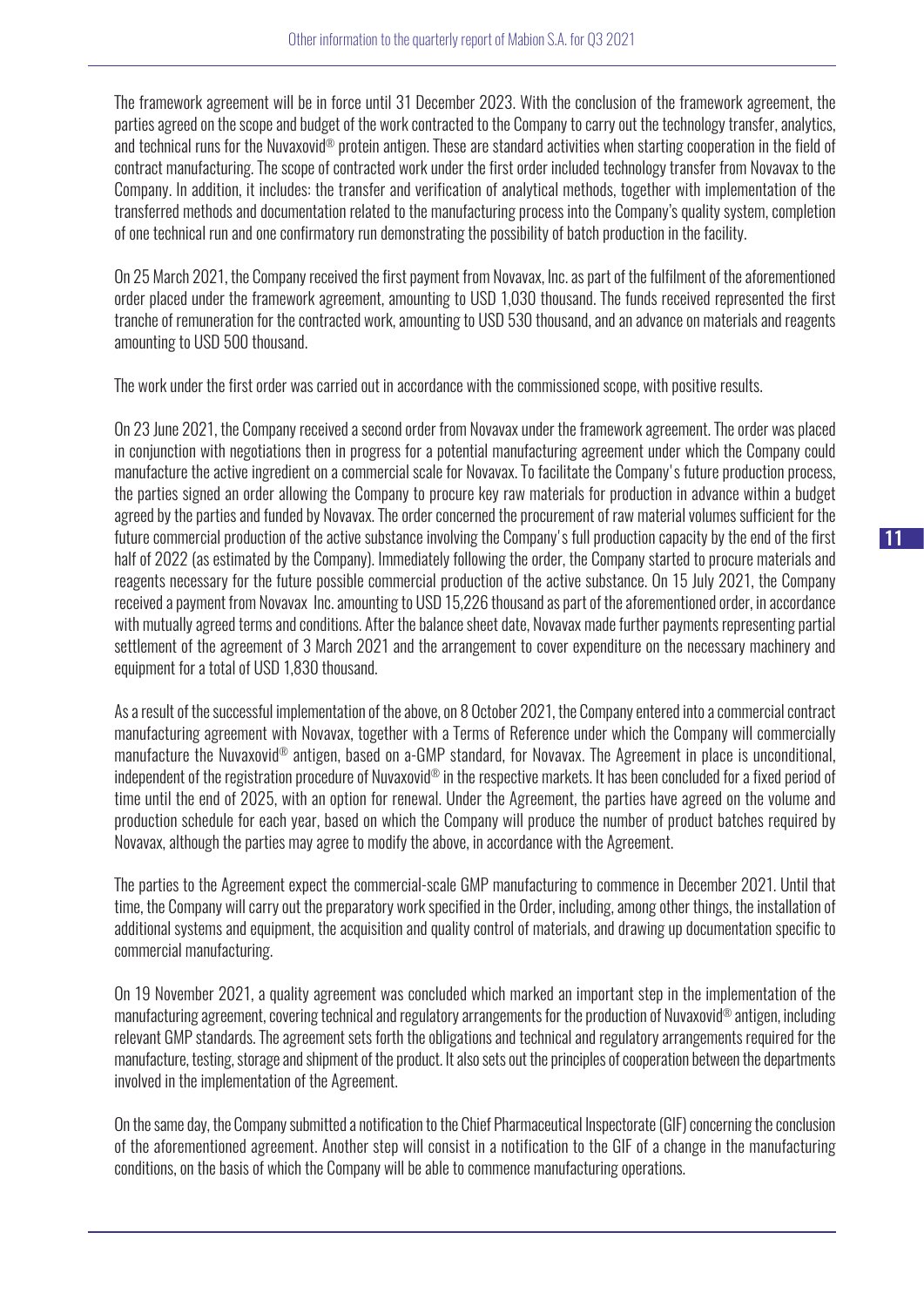By the date of this report, the Company has carried out or will carry out the following work:

- » the Company has finalised the transfer of the COVID-19 vaccine antigen production process at the laboratory scale – both the cell culture stages and the vaccine antigen purification process;
- » the Company has completed the analysis of Novavax's process and analytical documentation and has conducted preparations related to the quality system for the purposes of multiproduct manufacturing and process analytics; System documentation related to validation of computerised systems, specification and release of materials and implementation of changes in waste management is being developed;
- » the Company has scaled up the cell culture process in commercial-volume bioreactors, which was further confirmed by reproducing the process. The resulting product was successfully purified on a laboratory scale and subjected to analytics based on Novavax's procedures and requirements which were likewise part of the earlier transfer tasks. The results of these analyses showed that in each case, the Company obtained a desired high quality product meeting the predetermined specification requirements for the DS Novavax product;
- » the Company completed the process of producing the antigen on a commercial scale (engineering trial run), obtaining the first batch of the active substance in bulk. The resulting product was analysed based on Novavax's procedures and requirements, and the results of these analyses confirm that the product complies with the specifications for the DS Novavax product;
- » the Company has completed the laboratory work associated with the transfer and verification of the analytical methods necessary to confirm the quality of the manufactured product;
- » the Company works to secure the possibility of regular commercial production of the vaccine antigen, consisting in purchasing, installing, and qualifying the necessary process and analytical equipment. Process and analytical materials and reagents have been secured for future periods and the upgrading of the manufacturing area is underway;
- » the Company is currently updating its risk analysis and carrying out preventive actions;
- » the Company set up working groups and scheduled regular meetings internally and with Novavax teams. The project organisational structure and the project communication scheme are being updated.

Summing up, all the that was planned in the current period has been completed on schedule. At present, the Company is at the stage of preparatory work to commence commercial production.

#### Business development: products based on MabionCD20 antibody

In October 2020, the Company signed a Memorandum of Understanding with Taxon Therapeutics Ltd. based in Israel regarding the parties' intention to work out the terms of a potential long-term collaboration for the research, development, and then worldwide commercialisation of medicinal products based on a monoclonal antibody recognising the CD20 receptor on human B lymphocytes ("Products") in specific clinical indications in the area of rare diseases.

Taxon Therapeutics is an Israeli biotechnology company focused on the orphan drug segment and rare conditions for which there are currently no efficient medicines. Taxon Therapeutics is interested in developing the Products, registering and commercialising them on an exclusive basis worldwide, in one or more indications where reference medicines containing rituximab as their active substance (i.e. antibodies that recognise the CD20 receptor) are not currently registered in any market. To this end, Taxon Therapeutics is prepared to cooperate with the Company and conduct the pre-clinical and clinical trials required to register the Products for the above indications, which will be specified by the parties at a later date.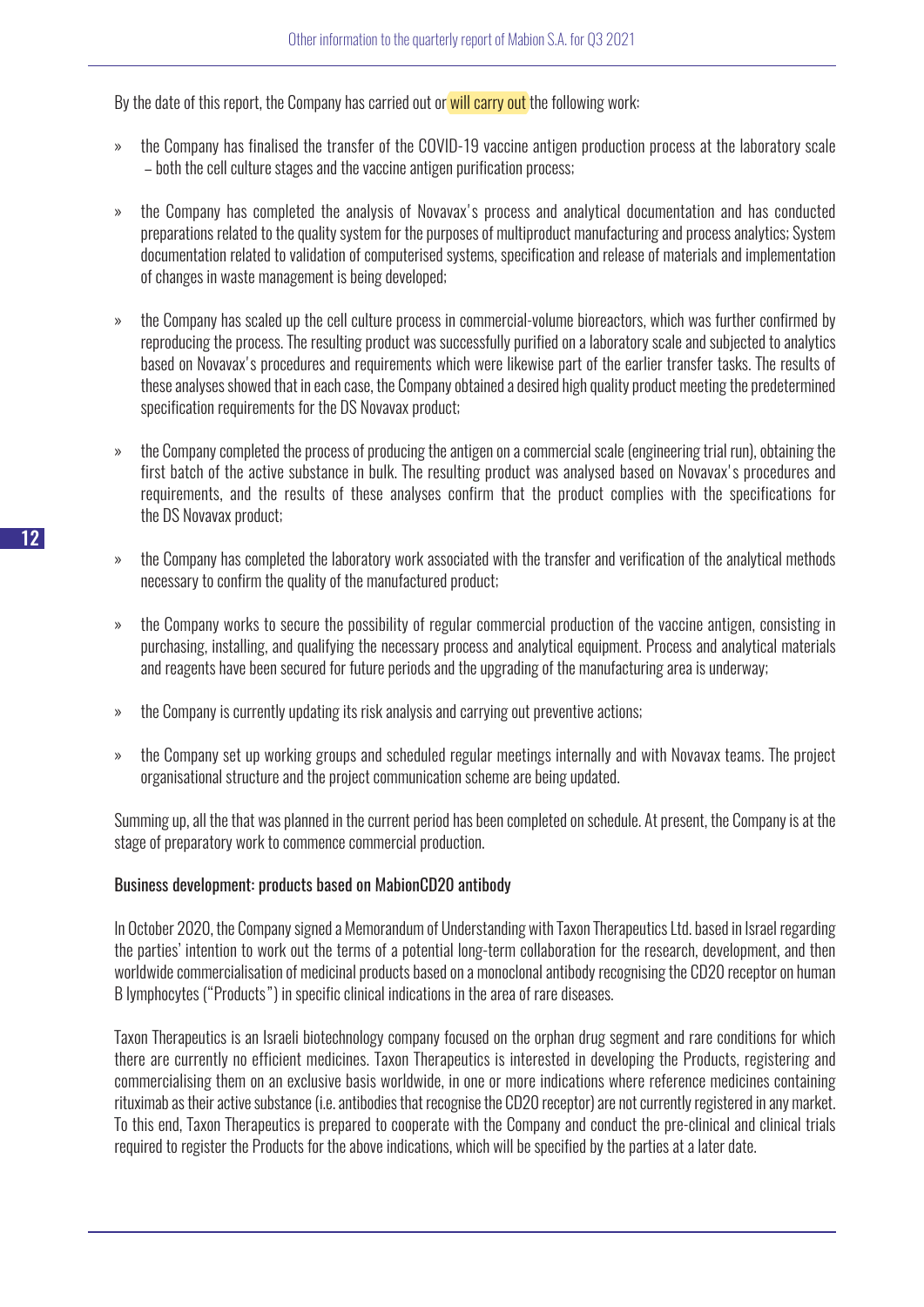The memorandum was intentional and non-binding in nature. At the date of this report, although the term of the memorandum had expired, further discussions and negotiations are taking place on the terms and conditions of cooperation between the parties. Whether the cooperation is established depends on the positive conclusion of negotiations, including the elaboration of terms and conditions of cooperation satisfactory to the parties, in particular the scope of activities of individual parties and financial conditions, and on the conclusion of a final cooperation agreement.

#### Additional equipment for the existing facility

The current production capacity for the drug under the working name of MabionCD20 allows the Company to partially cover the estimated demand from customers in European Union countries (the supply of the drug will cover the first sales). The implementation of long-term plans requires the Company to achieve adequate production capacity, which requires investment. In addition, to deliver the agreed scope of work under the agreement with Novavax, the Company plans to expand its production capacity in late 2022 and early 2023 by equipping the existing facility with new bioreactors, bringing the Company to four bioreactors in subsequent years as of 2023. The commencement of commercial-scale manufacturing of the GMP-standard Nuvaxovid® protein antigen will take place in late 2021/early 2022. Until that time, the Company will carry out the preparatory work specified in the Order, including, among other things, the installation of additional systems and equipment.

Moreover, as part of permit no. 301, the Company undertook to incur investment expenditure in the area of the Łódź Special Economic Zone in the amount of at least PLN 20,000 thousand (within the meaning of § 6 of the Regulation of the Council of Ministers of 10 December 2008 on public aid granted to entrepreneurs operating on the basis of a permit for conducting business activity in special economic zones), related to the increase of production capacity of the existing facility. The time limit for incurring these expenditures and completing the investment is 31 December 2024 (decision of 10 August 2021 by the Minister of Development, Labour, and Technology). Under permit no. 301, as at 30 September 2021, the Company made investment expenditures of PLN 2803 thousand.

#### Extension of the existing facility

In 2017, the Company started preparation activities connected with the expansion of the existing production facility (stage "MABION II"), with an aim to increase significantly the production as well as R&D capacity of the Company. A concept for the extension of the Scientific and Industrial Complex for Medical Biotechnology has been developed. In 2018, the Company selected an international consortium of architectural and technological companies, to which it entrusted the development of a technological and construction design. In November 2018, the Company received the decision of the Pabianice Governor approving the construction design and granting a building permit for the aforementioned investment called "Technological and Scientific Centre for Advanced Medical Biotechnology of Mabion S.A." with the necessary infrastructure in Konstantynów Łódzki.

In 2019 and 2020, work was under way to prepare detailed designs for all construction and installation sectors. Following the contractor's consideration of comments by the Company, the detailed design was completed and accepted by the Company in February 2021. Detailed specifications of user requirements were prepared for critical installations and main process lines.

In February 2020, the Company received the decision of the Pabianice Governor approving the change to the building permit, allowing to increase the cubic volume of the building to the target size necessary for the Company to implement the intended investment plans, including the increase of the Company's production and R&D capacity. The building permit allows for the commencement of works on the extension of the existing plant, however, the moment of their commencement depends on the Company's financial capabilities, including in particular the ability to obtain adequate funding with the support of grants obtained and current operating cash flows.

In June 2018, the Company signed a co-financing agreement with the Minister of Investment and Development for the project "Expansion of the Research and Development Centre of Mabion S.A. – research on the new generation of medicines" (Measure 2.1 Support for investment in R&D infrastructure of enterprises of the Operational Programme Smart Development 2014–2020 co-financed by the European Regional Development Fund). The objective of the project is to develop the Company's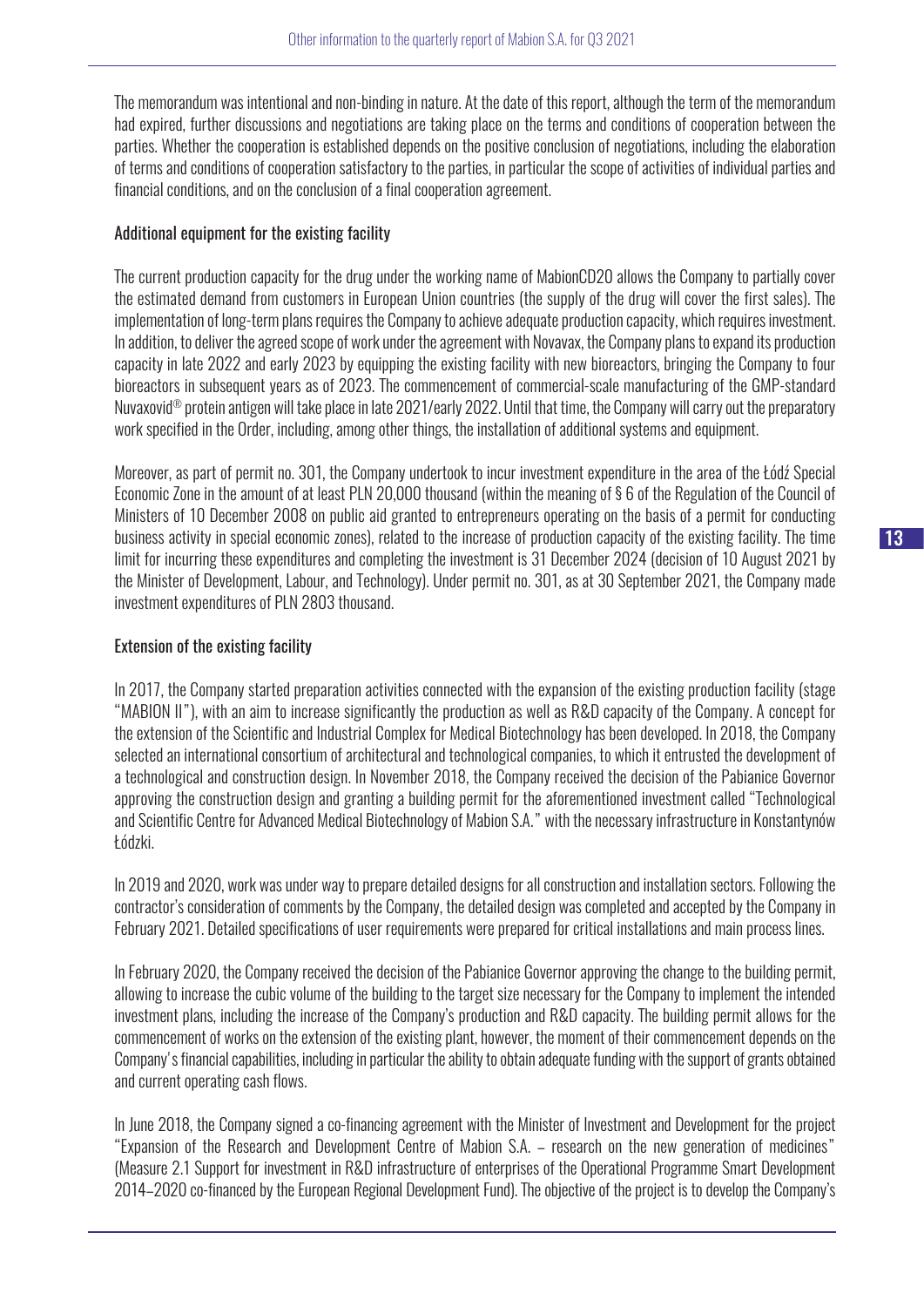research and development facilities by preparing the necessary infrastructure: the building of the Research and Development Centre, and the purchase of research equipment to conduct research on innovative medicines. The planned Research and Development Centre will be used to develop and prepare for commercialisation the latest generation of biotechnology drugs: monoclonal antibodies. The total cost of the project was set at PLN 172,880 thousand, with a co-financing of PLN 63,250 thousand. Currently, the Company is in the process of implementing the project in question, however, due to issues related to the financing of its own contribution, the work schedule requires updating relative to the original plan (in line with the agreement, the project should have been completed by 31 December 2021). The Company is in ongoing contact with the Ministry of Funds and Regional Policy.

#### 3.2 Description of significant achievements and failures of the Company in Q3 2021 and after the balancesheet date

Adoption of a joint work programme for the marketing authorisation of MabionCD20 on the European and US markets and definition of the final scope of data and clinical trial for the purposes of the registration on the European market

On 30 July 2021, following a round of interactions with the European regulatory agencies as part of the Scientific Advice procedure (two consulting sessions with the EMA and two consulting sessions with PEI, the German national regulator that closely cooperates with the EMA) and with the FDA, the Company established a strategy for the co-development of MabionCD20 for registration in the European and US markets. The essential elements of the Company's regulatory strategy have not changed and include:

- 1. A three-arm bridging clinical trial in patients with rheumatoid arthritis ("RA");
- 2. A three-arm analytical bridging trial;
- 3. Implementation of the aforementioned tasks using MabionCD20 originating from the target, i.e. large, commercial production scale (5000L);
- 4. Including, in the registration procedure for the European market, the results of the already completed Phase III clinical trial with MabionCD20 originating from a small manufacturing scale (500L); the trial was carried out with 709 patients for the RA indication and 143 patients with NHL (non-Hodgkin's lymphoma).

At the same time, following a round of interactions with the regulators over the past several months, the Company has completed the reconciliation process and developed the final scope of data (including the scope of the bridging clinical trial) for the application for registration and marketing authorisation of MabionCD20 under the central procedure for the European market. Considering the outcome of the arrangements with the European regulators, the Company's Management Board expects – under the base scenario – to maintain the assumed schedule, i.e. to complete the trials and submit the registration dossier to the EMA for the European market in the second half of 2022. The three-arm clinical and analytical bridging trials referred to above include: (a) MabionCD20 originating from large-scale production, (b) MabThera, being the European reference, and (c) Rituxan, being the US reference, which all in all is the basic assumption of the co-development strategy for MabionCD20. At a further stage, the Company will clarify with the FDA the scope of additional trials (which may, as expected by the Company, include a clinical trial in an oncology indication) required for MabionCD20 to be approved for the US market and will report on these arrangements once they have been made. The three-arm bridging clinical trial in patients with RA referred to in item 1 above is expected to include as a target a population of 280 patients, which is in accordance with the Company's assumption that it is not necessary to carry out separate new Phase III clinical trials in order to register MabionCD20 on the European market. The primary endpoint of the trial is to analyse pharmacokinetic parameters for MabionCD20 originating from the target manufacturing scale, and for MabThera and Rituxan. Such a patient population will also allow assessment of treatment efficacy, which constitutes the secondary endpoint of the trial. To carry out the clinical trial, the Company has entered into an agreement with Parexel International (CRO), has qualified several dozen clinical sites, and has finalised the documentation necessary to launch the trial. Furthermore, the Company has initiated the process of applying to local competent bodies for approval of the clinical trial, as a result of which the approvals referred to above for Poland, Georgia and Belgium, have been obtained.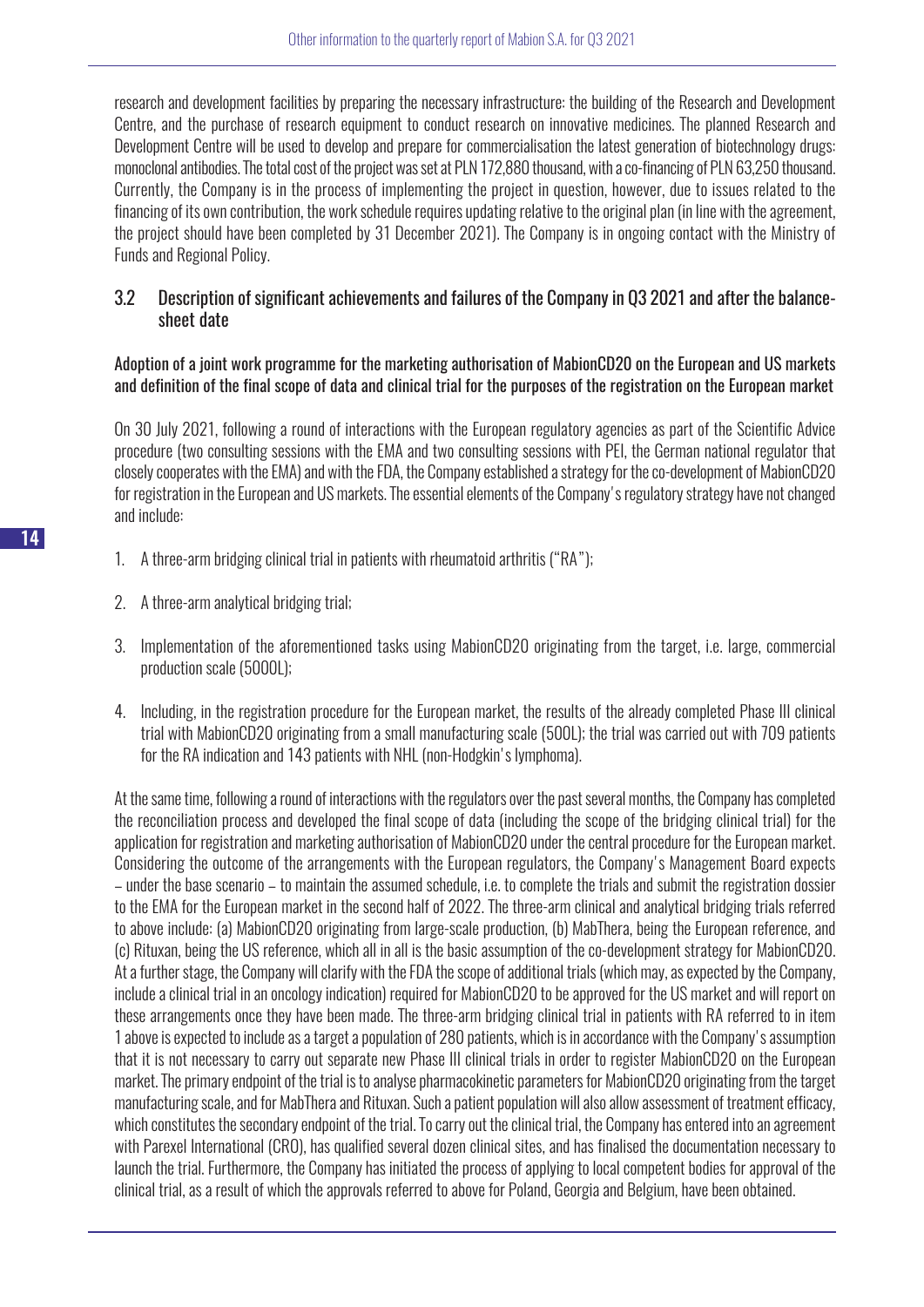With respect to item 2, the Company has defined with the EMA and the PEI the target quality profile of MabionCD20 based on data obtained from validation batches of MabionCD20 produced at the target manufacturing scale and has established the scope of analytical trials for MabionCD20 produced on a commercial scale. The analytical trials are aimed at confirming analytical similarity to reference drugs and comparability to MabionCD20 originating from small-scale manufacturing, used in earlier clinical trials.

In the Company's opinion, the aforementioned trials and the scope of data (items 1.-4.) developed as part of the arrangements with the EMA and the PEI are sufficient for the submission of a registration application to the EMA. With the aforementioned arrangements and assumptions in mind, the Company's Management Board estimated the budget for marketing authorisation of MabionCD20 (the target product manufactured on a commercial scale) on the European market, including the costs of the trial arm in the RA indication for the US market and the costs accompanying it and, based on the best estimates, determined the expected net expenditure at PLN 105–115 million over the period assumed (i.e. until the expected registration of the product on the European market). The estimated budget includes the costs already incurred by the Company for the project starting from Q1 2020. The estimates include the expenditures required for the development of the medicine, including the costs of the three-arm bridging clinical trial, the three-arm analytical trial, manufacturing costs, operational maintenance costs, costs of the regulatory procedures (before the EMA and the FDA), and expenditures for quality assurance and control. The aforementioned budget items reflect the estimated full costs to be incurred in connection with authorising MabionCD20 on the European market, while for the US market they reflect the project budget with the exception of the costs of the additional trial in the oncology indication (which, in the Company's opinion, is a necessary element of the registration application in the US market). The estimates outlined above do not take into account the costs of day-to-day operations of the Company and capital expenditure associated with increased production capacity. The above assumptions may be subject to change in the future (due to the fact that they are based on a number of factors that may affect the time-frame, including factors beyond the Company's control such as the speed of clinical trial recruitment). Moreover, the assumptions made and actions performed do not guarantee the registration of the product. In planning the scope and timing of the clinical trial, the foreseeable constraints of the COVID-19 pandemic were taken into account.

The Company informed about the above event in Current Report no. 49/2021 of 30 July 2021.

#### Change of the permit to operate in the Łódź Special Economic Zone

On 10 August 2021, the Company received a decision of the Minister of Development, Labour and Technology on the amendment of permit no. 301 to conduct business activity in the Łódź Special Economic Zone ("Zone").

By virtue of the above mentioned decision, the deadline for incurring investment expenditure within the meaning of § 6.1 of the Ordinance of the Council of Ministers of 10 December 2008 on public aid granted to entrepreneurs operating on the basis of a permit to conduct business in special economic zones, in the amount of at least PLN 20 million,

was extended from 30 June 2021 to 31 December 2024. At the same time, the investment completion date was extended from 31 December 2021 to 31 December 2024

The Company has applied to change the above dates due to the need to update the schedule of planned investments, on the basis of the Company's current needs.

The Company informed about the above event in Current Report no. 50/2021 of 10 August 2021.

#### Conclusion of a commercial scale manufacturing agreement with Novavax, Inc. for 2022-2025 and a quality agreement

On 8 October 2021 (an event after the balance-sheet date), the Company entered into a commercial contract manufacturing agreement (Manufacturing Agreement, Master Contract Manufacturing Agreement) with Novavax, together with a Statement of Work, pursuant to which the Company will manufacture on a commercial scale, on a GMP standard basis, a vaccine candidate antigen for COVID-19 under the name of Nuvaxovid® (formerly NVX-CoV2373), for Novavax. The resolution approving the substantially agreed provisions of the Agreement and the Statement of Work was adopted by the Management Board of the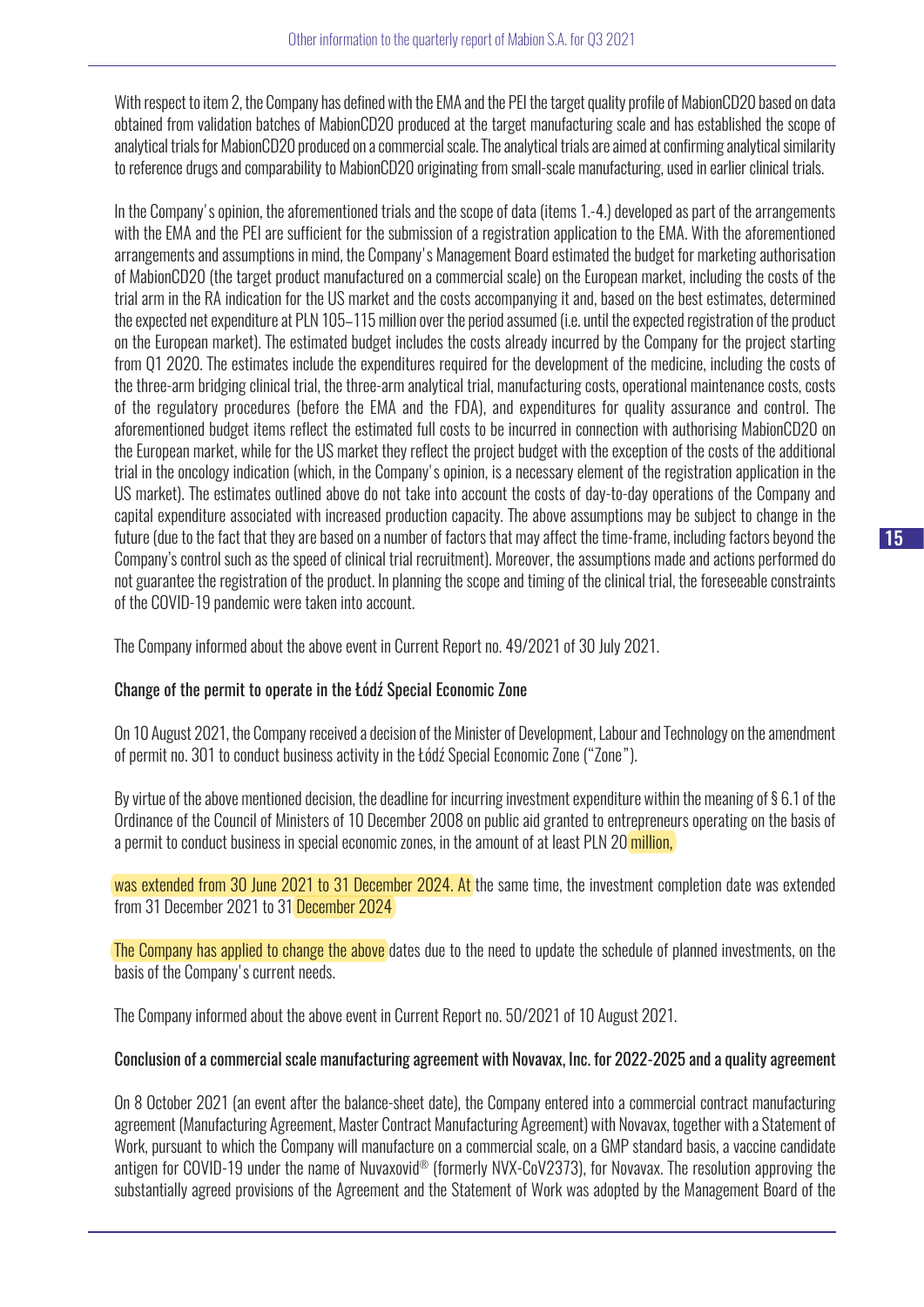Company on 6 October 2021. The Order was commenced as a result of the Company's activities in respect of the work related to the transfer of the manufacturing process and analytical methods based on Novavax's procedures and requirements, as well as the preparation of the Company's quality system for the implementation of the new process and product, as provided for in the framework agreement with Novavax of 3 March 2021, whose conclusion was announced by the Company in Current Report no. 15/2021. The Agreement in place is unconditional, and its conclusion and commencement are independent of the registration procedure of the Nuvaxovid® vaccine candidate in the respective markets. The Agreement has been concluded for a fixed period of time until the end of 2025, with an option for renewal. The total value of the Agreement during its term was estimated at USD 372 million i.e. PLN 1.46 billion based on the average exchange rate of the National Bank of Poland as at 7 October 2021 (the Agreement's value was estimated on the theoretical assumption of future zero inflation during the entire term of the Agreement). The Agreement will be implemented and settled per batch of the Product, at the unit price per batch specified in the Agreement (unit prices are subject to indexation based on future inflation). Under the Agreement, the parties have agreed on the volume and production schedule for each year in the period 2022–2025, based on which Mabion will manufacture the number of product batches required by Novavax. The production schedule has been set for the entire duration of the Agreement, but the parties may agree on modifications to the schedule and volume of deliveries. The possibility of completing the agreed scope of work under the Agreement in the future years depends on the Company's available production capacity, therefore the Management Board's objective will be to expand the production capacity in late 2022 and early 2023 and equipping the facility with new bioreactors, which will result in the Company having four bioreactors in the years 2023–2025. The Company's Management Board estimates that during the first two years of commercial manufacturing covered by the Agreement (i.e. 2022–2023), the Company may realise approximately 40% of the total value of the Agreement, and in the following two years, including as a result of increased production capacity, approximately 60% of the total value of the Agreement. The parties expect the commercial-scale GMP manufacturing to commence in December 2021. Until that time, the Company will carry out the preparatory work specified in the Order, including, among other things, the installation of additional systems and equipment, the acquisition and quality control of materials, and updating documentation specific to commercial manufacturing.

Then, on 19 November 2021 (an event after the balance-sheet date), the Company entered into a Quality Agreement with Novavax, covering technical and regulatory arrangements for the production of Nuvaxovid® antigen, including relevant GMP standards. The Quality Agreement remains in force until the end of the term of the Manufacturing Agreement, subject to updating if required. The Quality Agreement sets forth the obligations and technical and regulatory arrangements required for the manufacture, testing, storage and shipment of the product. It also sets out the principles of cooperation between the departments involved in the implementation of the Agreement. The Quality Agreement represented an important step in the implementation of the Manufacturing Agreement.

On the same day, the Company submitted a notification to the Chief Pharmaceutical Inspectorate (GIF) concerning the conclusion of the aforementioned Quality Agreement. Another step will consist in a notification to the GIF of a change in the manufacturing conditions, on the basis of which the Company will be able to commence manufacturing operations.

The Company informed about the above events in Current Reports no. 52/2021 of 8 October 2020 and no. 63/2021 of 19 November 2021.

#### Permits to conduct a bridging clinical trial of MabionCD20 in patients with rheumatoid arthritis in Poland, Georgia and Belgium

On 11 October 2021 (an event after the balance-sheet date), the Company became aware that on 6 October 2021 the President of the Office for Registration of Medicinal Products, Medical Devices and Biocidal Products issued a permit for the Company to conduct a clinical trial of MabionCD20 in Poland in patients with rheumatoid arthritis, entitled "A double-blind, parallel-group, randomized clinical trial to evaluate the pharmacokinetics and clinical similarity of MabionCD20 (manufactured commercially) with MabThera® approved in the European Union and Rituxan® approved in the United States in patients with moderate-to-severe rheumatoid arthritis" ("Trial").

On 14 October 2021 (an event after the balance-sheet date), the Company became aware that the President of the Medical and Pharmaceutical Regulatory Agency of Georgia had issued a permit for the Company to conduct the Trial in Georgia.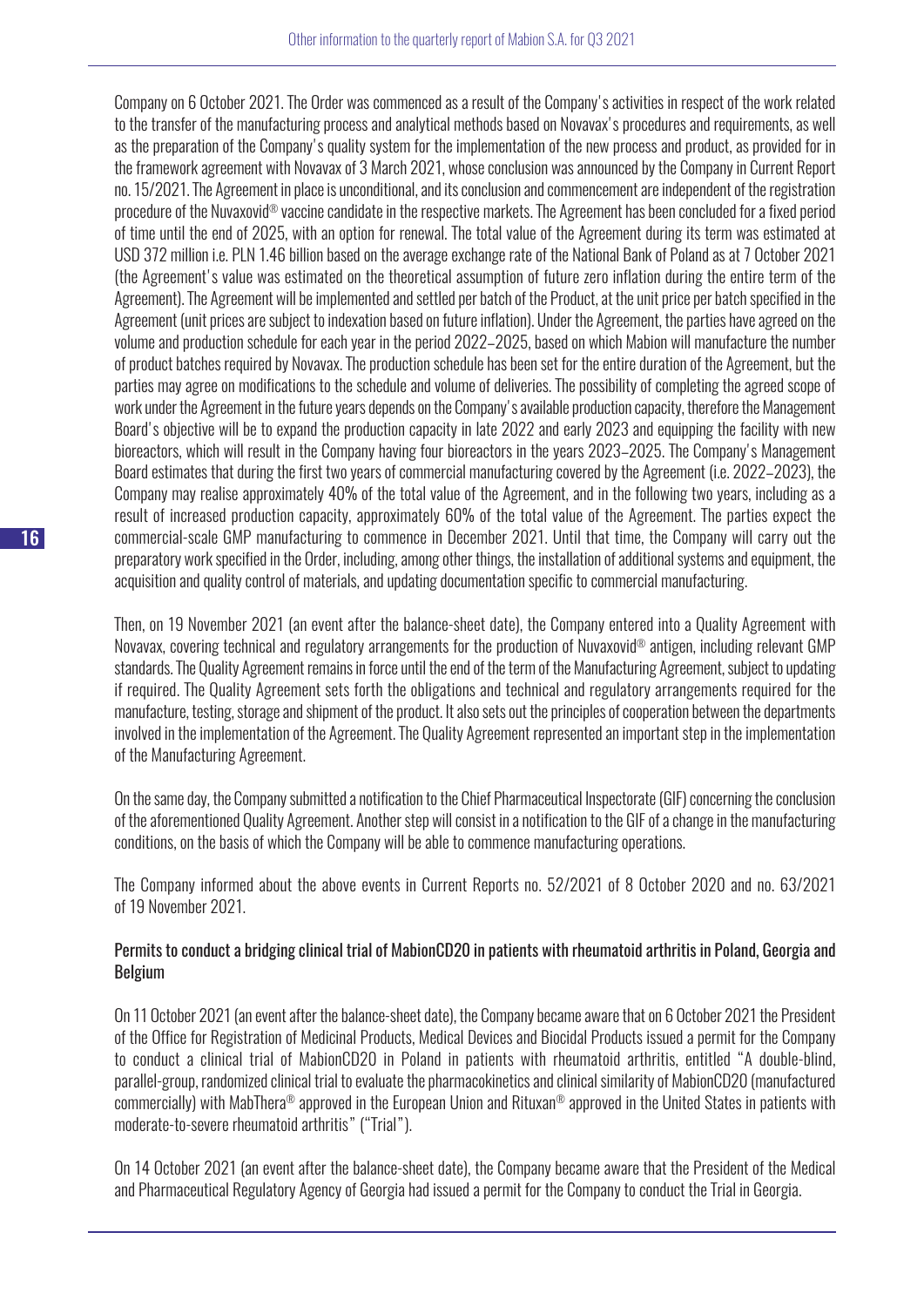On 22 October 2021 (an event after the balance-sheet date), the Company became aware that the Federal Agency for Medicines and Health Products in Belgium has issued a permit for the Company to conduct the Trial in Belgium.

The Company also holds approvals from the competent bioethics committees in all the above countries.

The above-mentioned permits enabled the Company to commence the clinical trial necessary for MabionCD20's authorisation, in the first instance, in the EU, including the cooperation with clinical sites in Poland, Georgia, and Belgium and the recruitment of patients to the trial. The Company is currently awaiting the relevant approval to conduct the Trial in Ukraine.

The MabionCD20 clinical trial is a three-arm bridging clinical trial in RA patients using MabionCD20 originating from the target manufacturing scale, MabThera asthe European reference and Rituxan as the US reference. In accordance with the trial protocol, the bridging clinical trial will ultimately involve 280 patients from no less than 35 clinical sites located in Poland, Belgium, Georgia, and Ukraine. Also, the Company does not exclude extending the trial to other countries. The primary endpoint of the trial will be to analyse pharmacokinetic parameters for MabionCD20 originating from the target manufacturing scale, and for MabThera and Rituxan. Such a patient population will also allow assessment of treatment efficacy, which constitutes the secondary endpoint of the trial. The primary observation period for patients will be 6 months ("primary endpoint"). In addition, a long-term follow-up of the safety and immunogenicity of the therapy will be carried out ("follow-up period"), up to 48 weeks following the first administration of the medicine.

The Company informed about the above events in Current Reports no. 53/2021 of 11 October 2021, no. 54/2021 of 14 October 2021, and no. 57/2021 of 22 October 2021.

#### Termination of the cooperation agreement with Mylan Ireland Ltd.

On 17 November 2021 (an event after the balance-sheet date), the Company received, from Mylan Ireland Ltd., a statement of termination of the Development and Commercialization Agreement entered into in 2016, of which the Company informed in Current Report no. 31/2016 of 8 November 2016. The Agreement was terminated subject to 90 days' notice. Pursuant to the Agreement, as amended, inter alia, by an annex of 29 April 2021, Mylan was only a non-exclusive distribution partner of the Company for MabionCD20, only in selected countries, in areas such as, among other things, Australia, New Zealand, Mexico, Central America, southern Africa, south-eastern Asia. Accordingly, the essential rights to sell MabionCD20 in the European Union and the United States remained and remain the property of the Company and may be commercialised in the future depending on the needs and decisions of the Company.

The termination of the Agreement in question did not involve any payments or additional financial obligations on the part of the Company. All payments between the parties to date have been settled pursuant to the aforementioned annex of 29 April 2021. Pursuant to the annex, the Company repaid to Mylan the first tranche of advances received for distribution rights on 20 July 2021 in the amount of USD 6,000 thousand and on 29 October 2021 (an event after the balance-sheet event) the Company repaid the second (final) tranche in the amount of USD 3,500 thousand. As at the date of this report, the related liabilities amount to USD 0.

At present, the Company has the full and necessary flexibility to commercialise MabionCD20 in all markets, which may have a positive impact on acquiring a strategic investor.

The Company informed about the above event in Current Report no. 62/2021 of 17 November 2021.

#### 3.3 Description of factors and events, including of unusual nature, having a significant impact on the condensed financial statements

In Q3 2021, there were no factors or events, including those of an unusual nature, other than those indicated in the other sections of the report, which would have a significant impact on the Company's condensed financial statements.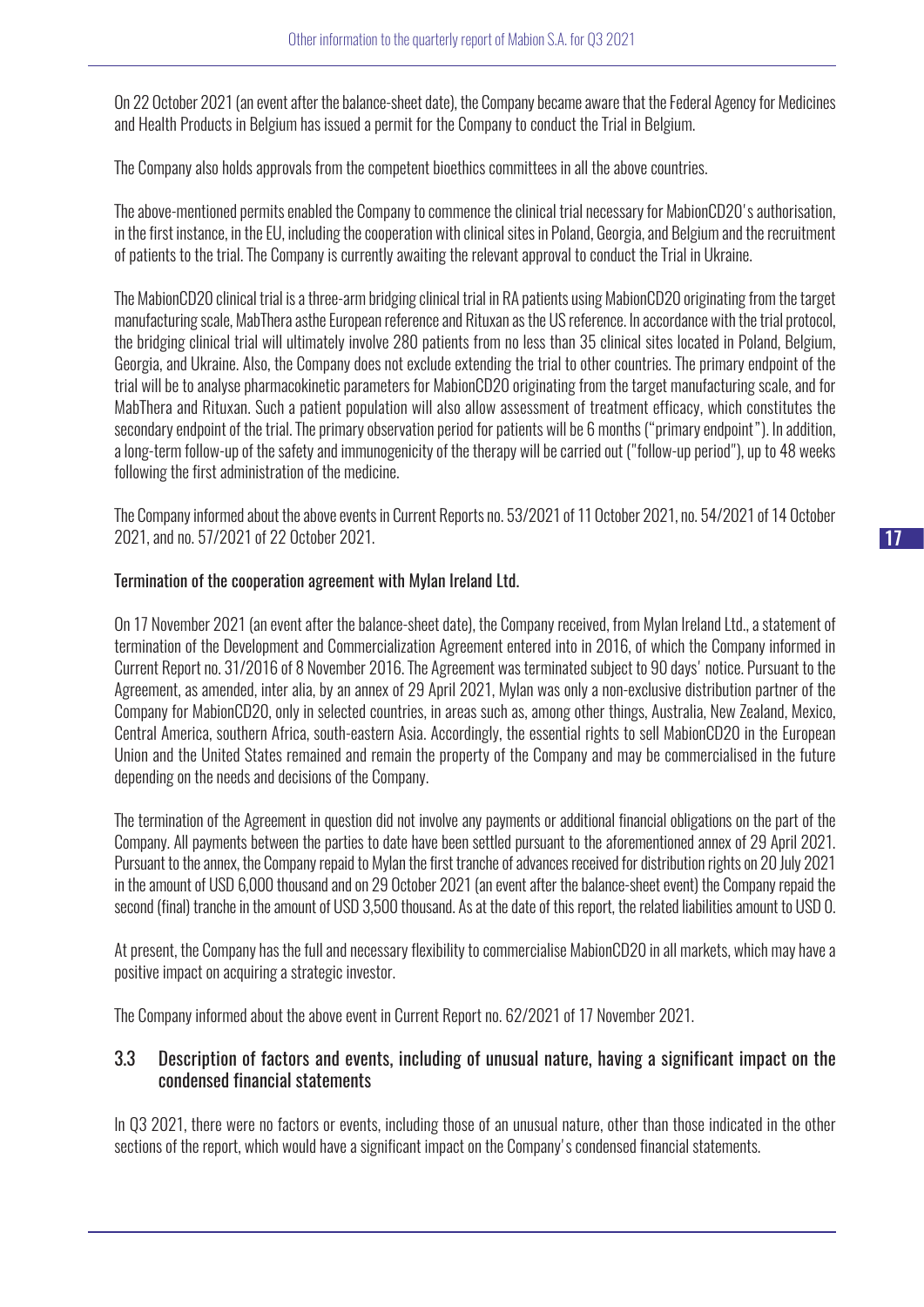## 3.4 Factors to affect the results to be achieved within at least the next quarter

The main factors to affect the Company's performance in the coming quarters are:

- » the scope and timing of the work required to conduct the bridging clinical trial and submit a new marketing authorisation application (MAA) for MabionCD20 on the basis of the Scientific Advice procedure with the EMA;
- » implementation of the work related to product stability tests and similarity and comparability tests for MabionCD20 originating from the large-scale validation batches and achievement of the expected results;
- » costs of ongoing research and development for MabionCD20 and other medicines in the Company's pipeline;
- » implementation of the commercial contract manufacturing agreement concerning the Nuvaxovid® antigen for Novavax, including its progress and schedule;
- » implementation of the Company's financing strategy adopted on 27 January 2021, including the possibility of acquiring a strategic investor and/or leveraging debt financing;
- » possibility of establishing cooperation with new partners for the development of the Company's current or future therapeutic projects;
- » possibility of acquiring a distribution partner or partners for the EU and US markets for MabionCD20;
- » proceeds from the assistance granted from European funds and the possibility of obtaining additional funds from the EU;
- » timely disbursement of funds by state institutions dealing with the distribution of means under projects co-financed from EU funds;
- » staff costs and general administration costs of the Company;
- » completion of research and development work on and registration of MabionCD20 on key markets: European and American;
- » to finance the planned increase in production capacity, taking into account the intensification of activities related to the new production plant construction project;
- » exchange differences resulting from changes in foreign currency exchange rates;
- » renegotiating the change in the conditions for disbursement of loan tranches by the European Investment Bank.

Receipts/refunds of costs incurred may be affected by possible delays in ongoing discussions or unforeseen departures from the schedules of agreements already signed.

As the global epidemiological emergency related to coronavirus (SARS-CoV-2) continues, additional risks and factors have been identified, of which the financial risks have been identified concerning the liquidity disruption in the markets resulting from the spread of the virus and the consequent possible restriction of the Company's access to funding may prove to be particularly important. The risk of delays in the schedule of work or suspension of work for an unspecified period of time due to the possible or actual lockdown, as indicated below, remains valid:

» reduced staff availability (quarantine, childcare in case of school closures, risk of falling ill);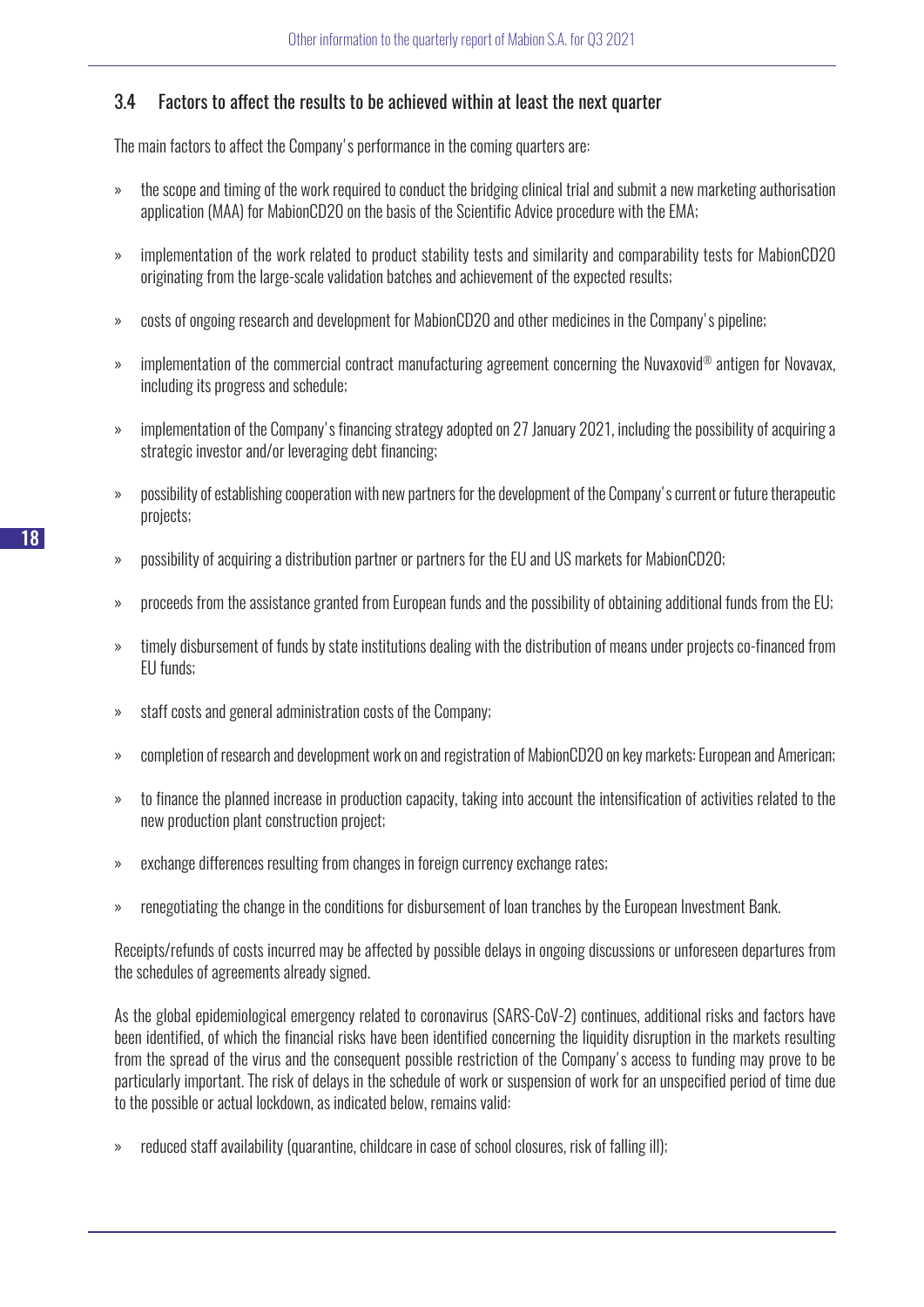- » limiting the mobility of the Company's employees suspension of the participation of the Company's representatives in meetings and conferences, both foreign and domestic;
- » suspension of meetings with external companies, including consultants;
- » delays in deliveries resulting in the inability to conduct certain processes in the Company;
- » delays in the acceptance and commissioning of the ordered equipment due to limited possibilities for external representatives to calibrate the equipment;
- » problems with securing all the resources required for research as a result of the reduction in production and the depletion of stocks of external companies cooperating with the Company;
- » the possibility of plant closure in order to limit the possibility of virus spread;
- » the possibility of restrictions imposed by national government administrations hindering the launch of a clinical trial or affecting the modalities of its organisation and duration.
- » possible impact on the conduct of the clinical trial, e.g. through prolonged recruitment time of patients with rheumatoid arthritis, potentially greater drop-out of patients from the clinical trial due to contracting COVID-19 or difficulties in contacting clinical sites, possible longer time to obtain clinical trial approvals from the competent authorities, possible logistical problems due to difficult access to specific materials, medicines, limitations in international transport, possible limited access to certain clinical sites and possibilities to organise monitoring visits or site meetings.

In order to prevent the aforementioned risk, the Management Board of the Company monitors the global situation on an ongoing basis, trying to adapt the Company's strategy to changes in the threats in the areas described above in advance. The Company's Management Board has taken steps to significantly reduce the risk both through the education of employees and the implementation of solutions to protect workers' health (inter alia, a resolution was adopted on the introduction of countermeasures, together with later updates). The Management Board is monitoring the situation on an ongoing basis and in the event of significant new circumstances related to SARS-CoV-2 coronavirus pandemic and affecting the Issuer's operations, the Company will introduce appropriate solutions, adapting to administrative decisions.

All the above mentioned phenomena may have a direct impact on the financial situation of the Company.

#### 3.5 Transactions with related parties

In Q3 2021, the Company did not enter into transactions with related parties on terms other than arm's length.

#### 3.6 Sureties and guarantees granted

In Q3 2021, the Company did not provide any loan or borrowing sureties or guarantees in aggregate to any one entity or its subsidiary where the total value of the existing sureties or guarantees would be significant for the Company.

#### 3.7 Proceedings pending before a court, an authority competent to conduct arbitration proceedings, or a public administration body

In Q3 2021, no material proceedings concerning the Company's liabilities or receivables were pending before any court, arbitration authority, or public administration authority.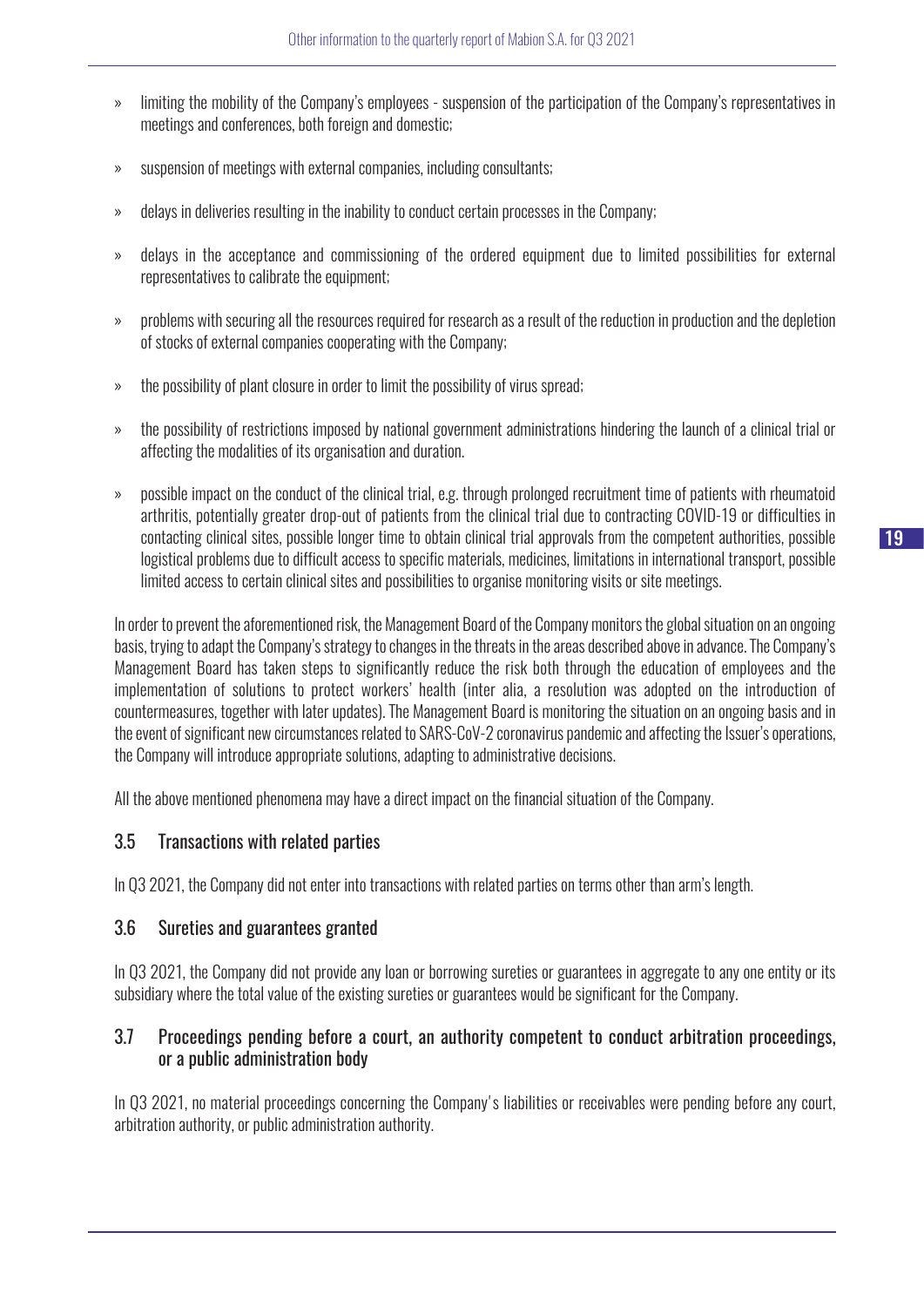#### 3.8 Position of the Management Board on the feasibility of previously published forecasts

The Company has not published financial result forecasts for 2021.

## 4 Other information relevant to the assessment of the Company's condition

The Company's future success depends, in particular, on securing the funds necessary to finance its operations and its ability to register and commercialise medicines, as well as winning orders for contract manufacturing and development of pharmaceutical products. The Company's biotechnology business is marked by consistently high research costs with no sales revenue until the project is commercialised, and, as a result, the Company incurs losses from operations and generates negative cash flows from operations. This is typical of R&D companies. The Company actively monitors its environment as part of the prospects for obtaining new financing opportunities to cover expenses related to its basic R&D and investment activities.

The framework agreement concluded in March 2021 together with the first order for contracted services with Novavax and the advancement of cooperation with the latter, confirmed by the commercial contract manufacturing agreement signed in October 2021, warrant that the Company will start generating revenue from this business segment in the foreseeable future. As part of the cooperation until the date of this report, Novavax made further payments representing partial settlement of the agreement of 3 March 2021 and of the arrangement to cover expenditure on raw materials and supplies for future commercial production and the necessary machinery and equipment for a total of USD 18,086 thousand. The Agreement with Novavax is unconditional, and its conclusion and commencement are independent of the registration procedure of the Nuvaxovid® vaccine candidate in the respective markets. The Agreement is for a fixed term until the end of 2025, with an extension option, and its total value over its entire term has been estimated at USD 372 million (with a theoretical assumption of future zero inflation over the Agreement's term). The Agreement will be implemented and settled per batch of the product, at the unit price per batch specified in the Agreement (unit prices are subject to indexation based on future inflation). Under the Agreement, the parties have agreed on the volume and production schedule for each year in the period 2022–2025. However, the parties may agree on modifications in this respect. The Company's Management Board estimates that during the first two years of commercial manufacturing, the Company may realise approximately 40% of the total value of the Agreement, and in the following two years, including as a result of increased production capacity, approximately 60% of the total value of the Agreement.

The funds raised in March 2021 from the issue of U series shares and the fact of concluding an agreement with Novavax Inc. also enabled the Company to potentially access additional, not yet fully available sources of financing, including potential debt financing from Polski Fundusz Rozwoju S.A. (PLN 30,000 thousand) and a granted and unused subsidy from the European Regional Development Fund (approximately PLN 63,000 thousand). The Company is also holding talks with the European Investment Bank to amend the terms and conditions of the agreement and on the possibility of releasing funds as part of individual tranches up to a total of EUR 30,000 thousand.

In September 2021, the Company received, from Polfarmex S.A., Glatton Sp. z o.o., and Twiti Investments Ltd. – the major (founding) shareholders ("Shareholders") of the Company – support documents pursuant to which the Shareholders declared their financial support for the Company for a period of at least 13 months from the date of the support document. In the Company's opinion, the declaration of the major Shareholders regarding the recapitalisation confirms and provides important support in terms of the possibility to implement the adopted registration strategy for the key project (MabionCD20).

At the same time, in accordance with the long-term financing strategy for the Company's activities as adopted in January 2021, the Company is taking steps to acquire a strategic investor.

In addition, the necessary funds can be also ensured through the change in the terms of the currently binding debt financing agreements and further leveraging of financing available on the market, including financing available from EU projects and projects supporting research and development, and exclusive agreements with future distribution partners or support from shareholders (both strategic and stock market participants). The relevant details are presented in Note 3 to the Financial Statements.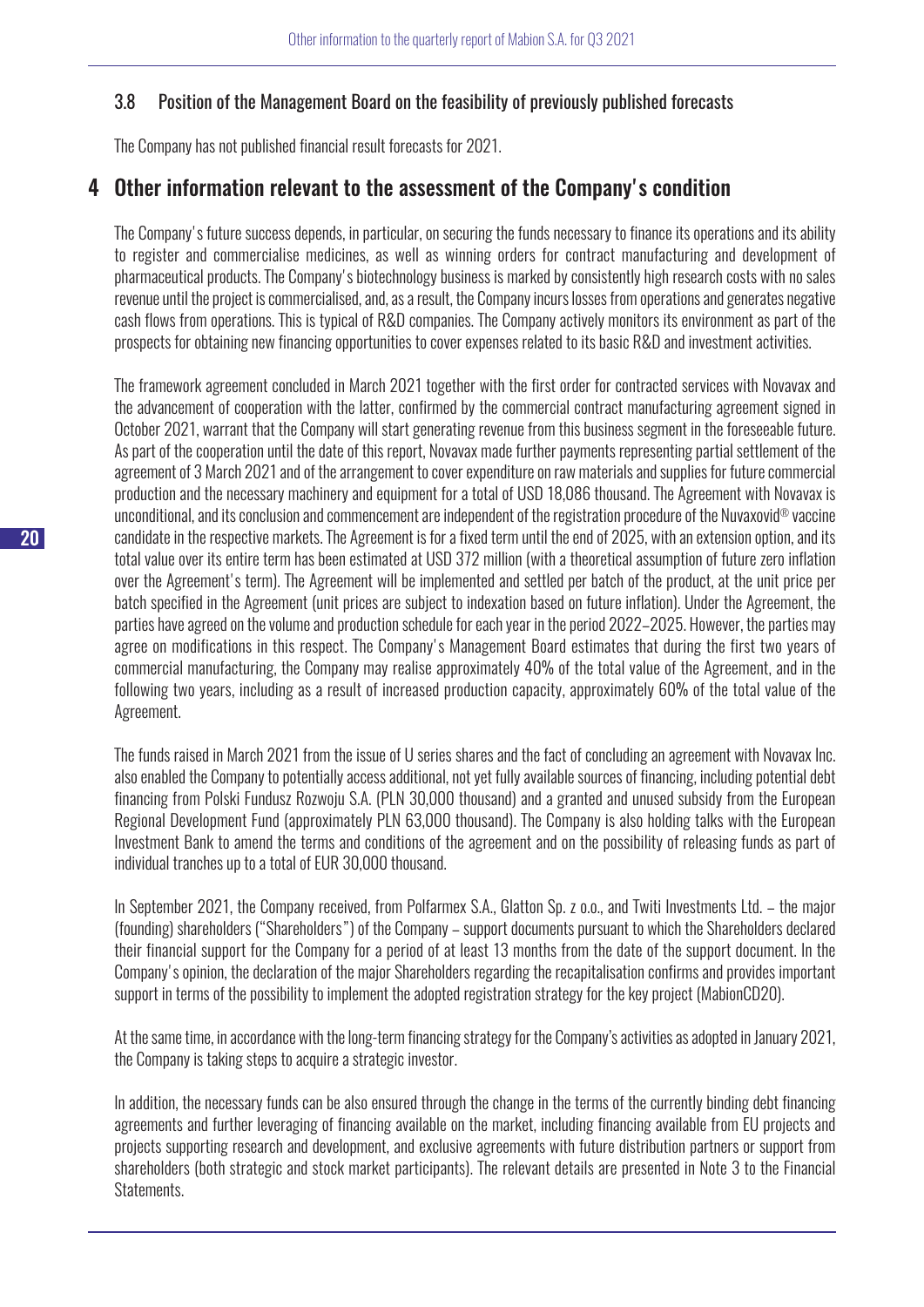In connection with the WHO (World Health Organization) announcement of the COVID-19 coronavirus pandemic worldwide, additional financial risks have been identified in relation to the liquidity disruption in the markets resulting from the spread of the COVID-19 virus and the consequent possible restriction of the Company's access to funding. Potential shifts in administrative processes also cannot be ruled out, including both in the area of decisions of the authorities regulating the authorisation of medicinal products and in the area of decisions of public authorities awarding and accounting for grants and subsidies or VAT refunds. At the time of submission of the report, no information on the redeployment of ongoing processes was received from these authorities. The persisting state of pandemic, including, among other things, passenger traffic limitations, may also contribute to the temporary need to reduce the Company's marketing activity in business development area, as well as the suspension of key business decisions as part of the conducted talks. The above-mentioned risks in individual areas remain particularly relevant in view of the raising fourth wave of the epidemic. To prevent or minimise the above-mentioned risks, the Company's Management Board has continuously monitored and continues to monitor both the global situation and the course of cooperation with counterparties as well as the Company's internal situation, trying to adapt the Company's plans and strategy to the epidemic situation and the risks and their evolution occurring in the areas described above. In the event of significant new circumstances related to SARS-CoV-2 coronavirus pandemic and affecting the operations, the Company will introduce appropriate solutions, also complying with all applicable administrative decisions.

#### Other events that occurred in Q3 2021 include:

- » On 10 August 2021, the District Court for Łódź-Śródmieście in Łódź, 20th Commercial Division of the National Court Register, registered amendments to the Company's Articles of Association as adopted by the Ordinary General Meeting of the Company of 22 June 2021, concerning, inter alia, extending the Company's objects of business to include, among other things, warehousing and storage of goods, activities of agents engaged in the sale of goods, wholesale and retail sales, professional, scientific and technical activities, in accordance with the Polish Classification of Business Activities (PKD 2007).
- » Litigation instigated as a result of a suit filed in March 2021 by Altiora d. o.o., based in Zagreb ("Altiora"). As set out in the statement of claim, Altiora seeks an award against the Company of the amount of EUR 359 thousand in respect of the remuneration charged by Altiora in connection with one of the agreements between the parties concerning the performance of clinical trials ("Master Service Agreement" of July 2013) which, according to the statement of claim and the opinion of Altiora, is still in force. In the opinion of the Company, the disputed value is not significant and, moreover the agreement is not strategically important to the Company as there are other CRO companies that can provide such services. Possible litigation costs, as per estimates carried out to the best knowledge, have been appropriately recognised in the financial statements of the Company drawn up as at 30 September 2021, therefore the litigation is not expected to have a negative financial impact on the Company. The Company contests the claim both in principle and in amount. The Company is of the opinion that the action is groundless and the claims submitted therein have no legal or factual basis. The Company filed a response to the lawsuit, in which it presented claims and evidence together with allegations proving that the lawsuit is groundless. The Company also intends to take its own claims held against Altiora for compensation for damages caused by the improper performance of the Agreement to court. This claim was partly covered by a set-off charge, which is discussed in more detail below. In June 2021, the Regional Court in Łódź issued a decision to refer the case to mediation and set the duration of the mediation for 4 months. In September 2021, the first conciliation meeting was held, at which the Company requested that the mediation be extended to include its own claims for damages caused by the improper performance of the agreement. Further mediation meetings took place in October and November 2021. The mediation has been extended until the end of December 2021 and may be extended further if the parties so agree. As at the date of this report, the Company cannot assess the possibility of a composition with Altiora. Notwithstanding the course of the mediation proceedings, in October 2021, the Company, acting pursuant to Article 499 of the Civil Code, made a statement of claim set-off in the amount of EUR 264 thousand and in the amount of PLN 1.1 million, up to the amount of Altiora's claim asserted in the lawsuit. The statement was served on Altiora. Thereafter, the Company asserted a set-off charge in respect of the above-mentioned amounts in court proceedings pending before the Regional Court in Łódź as a result of a suit filed by Altiora. The Company's strategy in the ongoing litigation is to concentrate both claims (Altiora's claim and Company's claim) in a single action in order to reduce the Company's litigation risk which would ensue from bringing a separate action against Altiora. Should the Court find Altiora's claim to be valid even in part, the Court will assess the Company's claim - and should the latter be valid, the two claims will be mutually offset to a lower value.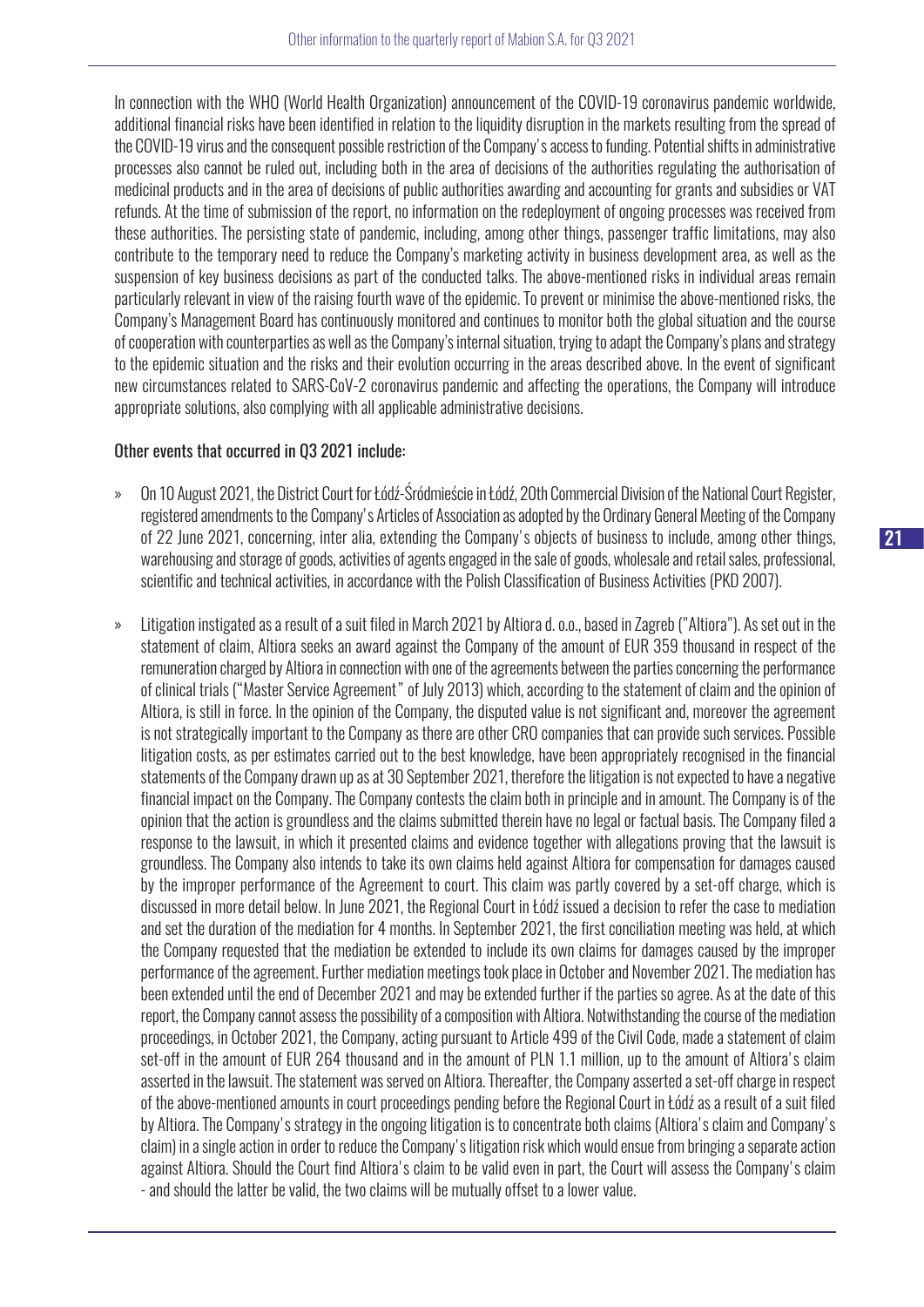As of the date of this report, there is no other information that is relevant for the assessment of the staff, property, financial condition, financial result and changes thereof, as well as information that is relevant for the assessment of the possibility of Mabion S.A. fulfilling its obligations.

# 5 Contact details

| Company name:                                      | Mabion Spółka Akcyjna           |
|----------------------------------------------------|---------------------------------|
| Registered office:                                 | Konstantynów Łódzki             |
| Address:                                           | ul. gen. Mariana Langiewicza 60 |
|                                                    | 95-050 Konstantynów Łódzki      |
| Telecommunications numbers: phone +48 42 207 78 90 |                                 |
| E-mail address:                                    | info@mabion.eu                  |
| Website                                            | www.mabion.eu                   |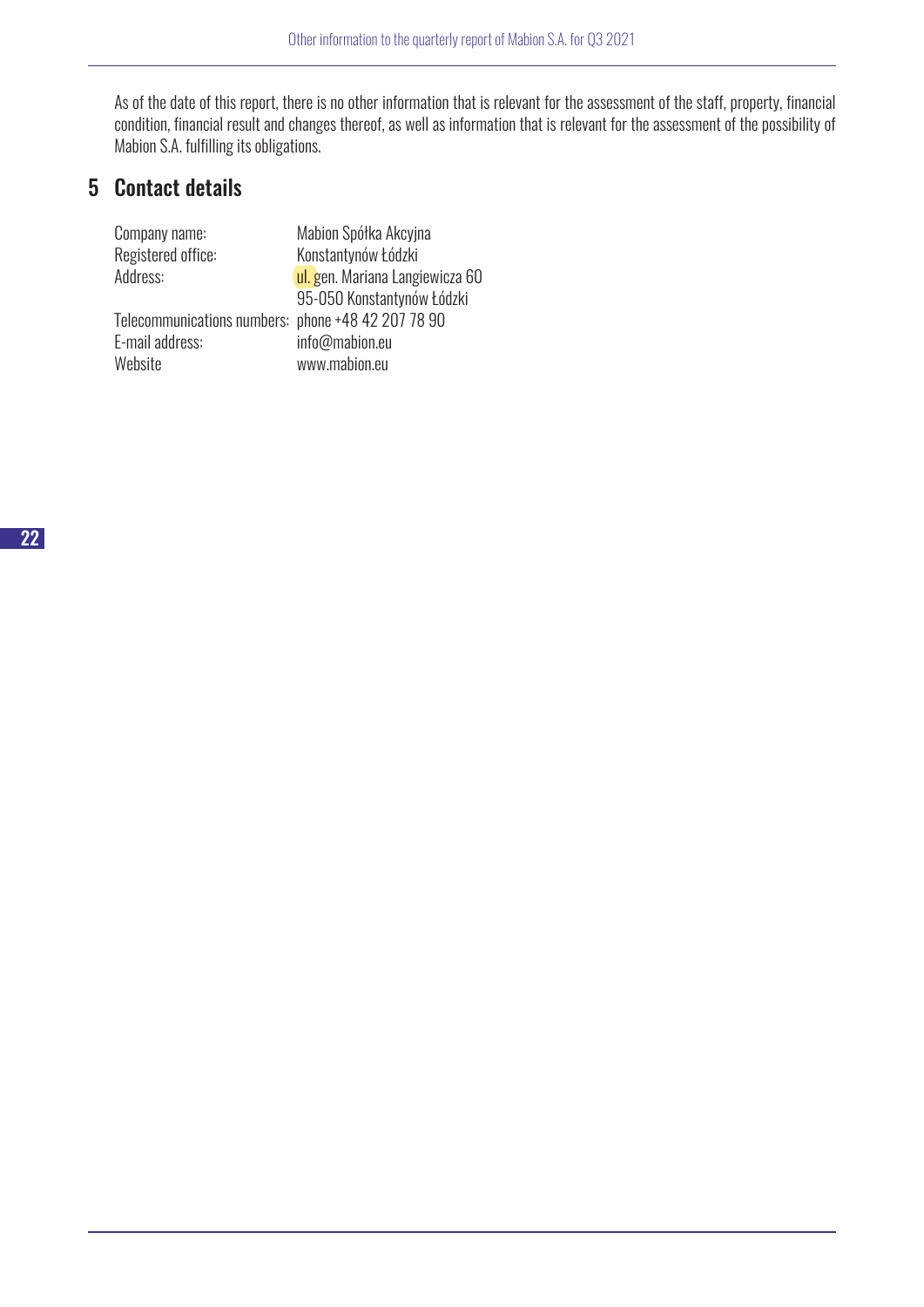## Management Board of the Company

Krzysztof Kaczmarczyk President of the Management Board

Sławomir Jaros **Grzegorz Grabowicz Grammatical Adam Pietruszkiewicz** 

Member of the Management Board Member of the Management Board Member of the Management Board

Konstantynów Łódzki, 29 November 2021